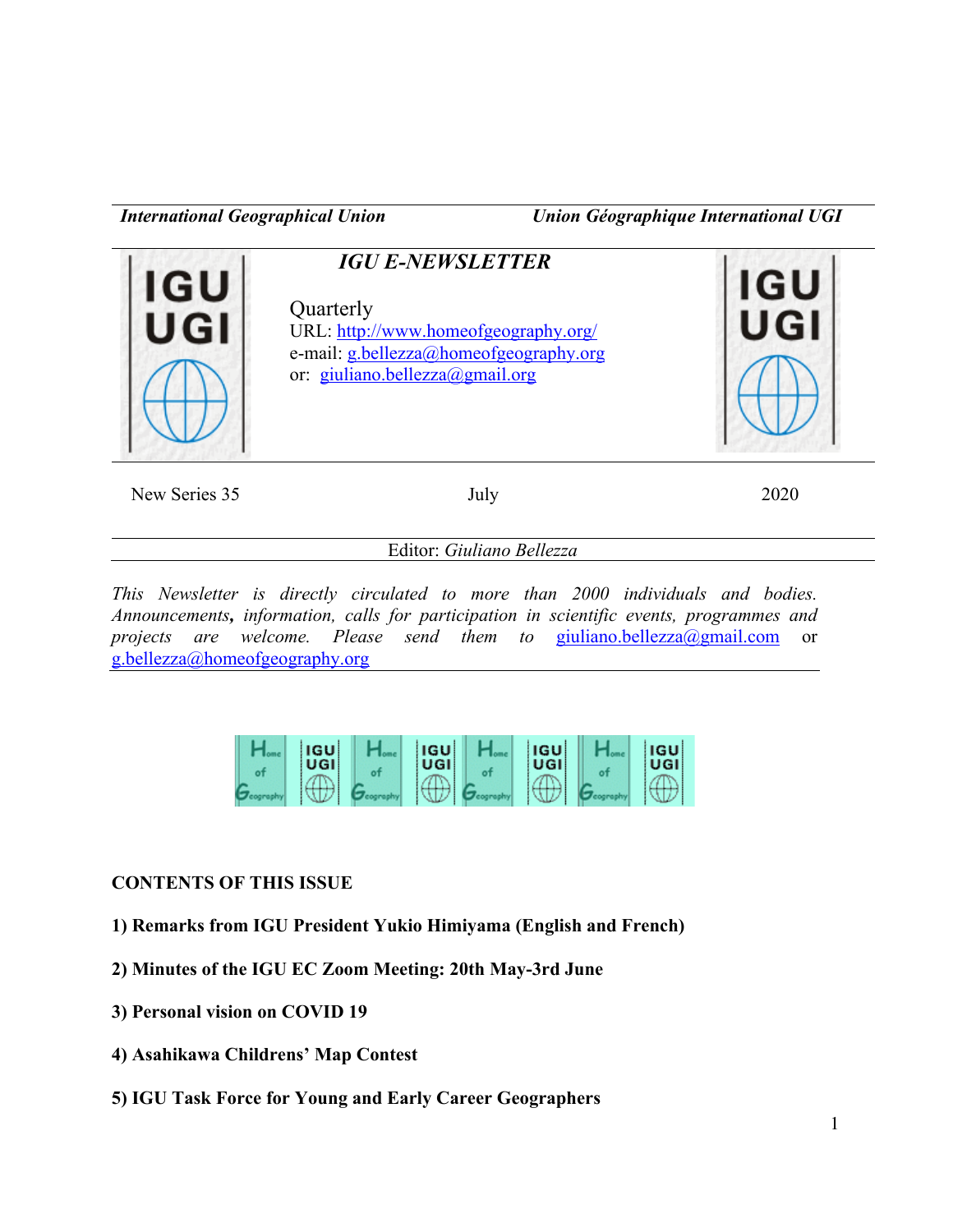**6) International Council of Sciences**

- **7) News from Future Earth**
- **8) UN University News December 2018**
- **9) CODATA**
- **10) Forthcoming events**



## **1) REMARKS FROM PRESIDENT YUKIO HIMIYAMA**

#### **English Version**

As I write this 'Remarks' column in late July 2020, COVID-19 still prevails throughout the world. No IGU-related meetings have been possible since April this year. The IGU Executive Committee planned to hold its first meeting of this year on 1<sup>st</sup> and 2<sup>nd</sup> April in Istanbul, but of course it had to be cancelled. Instead, the EC has had three online virtual meetings using Zoom platform, as follows: first meeting  $(1^{st}, 2^{nd}, 6^{th} \& 9^{th}$  April), second meeting  $(20^{th}$  May  $\& 3^{rd}$  June) and third meeting  $(17<sup>th</sup>$  June) in 2020; a fourth meeting  $(20<sup>th</sup>$  August) is under preparation. The online EC meetings held so far have been more efficient than expected, but they were quite busy because of the many items to be discussed before the end of the term of the 2016-2020 Executive Committee, especially under the difficult situation caused by the postponement of the IGC Istanbul 2020 to August 2021 due to COVID-19.

Among the many issues discussed in these meetings, may I highlight IGU Honors and Awards. In the past there have been three IGU awards, but one of them, namely *Mattei Dogan Foundation Prize in Human Geography*, has been dormant for a decade, so it has been discontinued. After a long discussion, the guidelines for the IGU Honors and Awards Committee have now been revised. The new Committee set up recently with IGU Past President Ron Abler as its chair is responsible for the nominations of individuals for:

- 1. *IGU Lauréat d'honneur*, to recognize individuals who have achieved particular distinction or who have rendered outstanding service in the work of the IGU or in international geography.
- 2. *The IGU Planet and Humanity Medal* to honor individuals (not necessarily geographers) who have made outstanding contributions to peace, welfare or sustainability.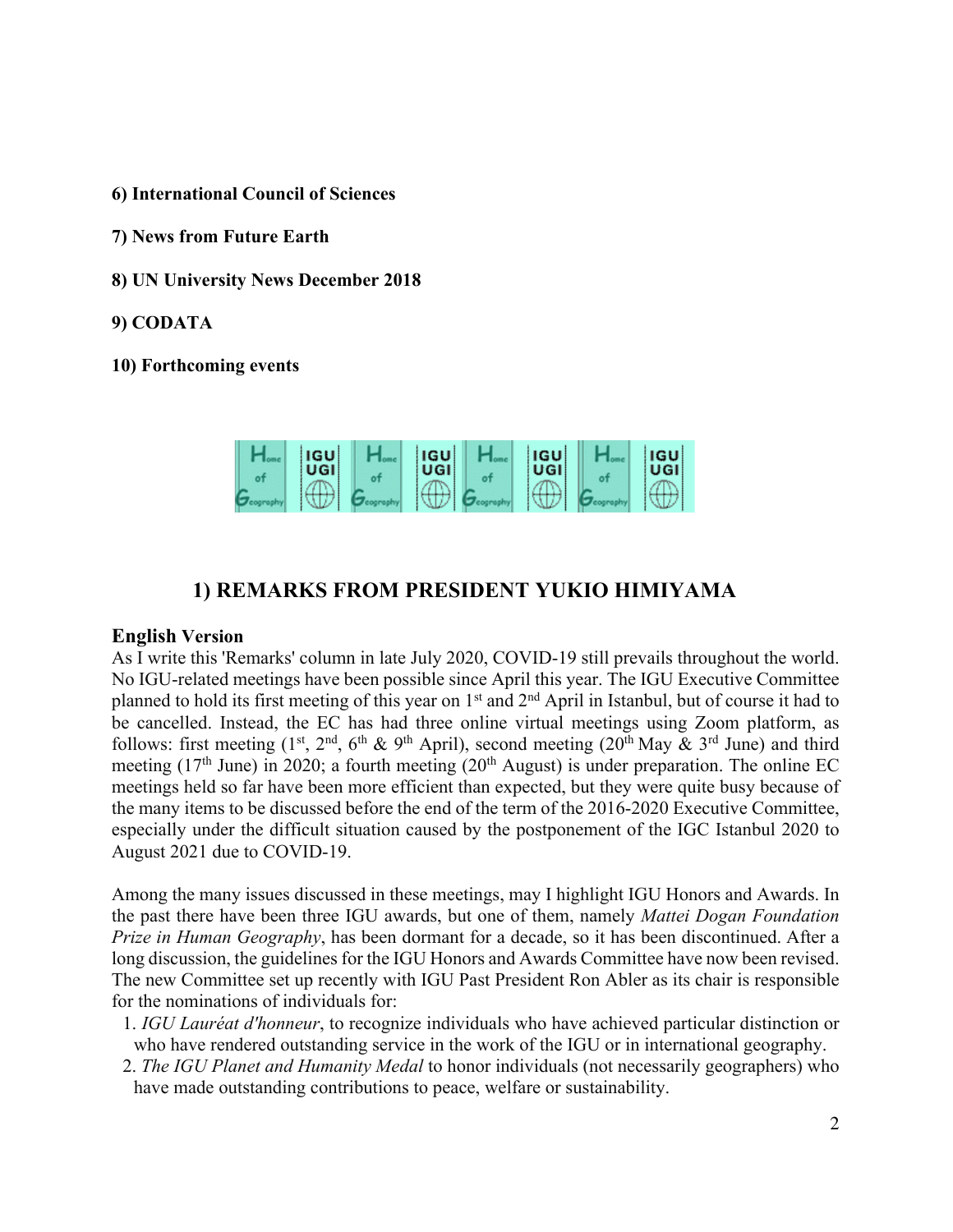3. Such other awards as the IGU may from time to time establish.

The EC is pleased to award the *IGU Lauréats d'honneur* for the year 2020 to Professors Joos Droogleever Fortuijn and Yoshitaka Ishikawa on the recommendation by the out-going Honors and Awards Committee. The incoming Committee is responsible for the receipt and evaluation of additional nominations for the 2021 awards, as well as nominations for the awards to be presented in 2022 and 2024. The EC also discussed a proposal for new IGU awards forwarded by Professor Ruth Fincher, the out-going Chair of the Honors and Awards Committee. The proposal includes three new IGU awards, and the EC decided to accept two of them, namely: *IGU Early Career Award in Geography* and *IGU Award for Distinguished Geographic Practice*. The new Honors and Awards Committee will be asked to realize them. It is hoped that these Honors and Awards are duly used to promote geography and geography education.

In my last 'Remarks' column written in late April, I mentioned that an EC meeting would be held in Istanbul on  $20^{th}$  -  $21^{st}$  August 2020 to wrap up the mission of the four years' term. The EC decided in its meeting on  $17<sup>th</sup>$  June 2020 to hold a virtual mini General Assembly on  $21<sup>st</sup>$  August following the fourth Zoom EC meeting on the previous day, because there are various important issues to be addressed by the IGU community, and because the EC has realized the great advantage of online meetings which can be attended from anywhere free of conference fee. I would therefore like to announce the IGU Virtual General Assembly August 2020, as follows:

| Name of meeting:                 | <b>IGU Virtual General Assembly, August 2020</b>                                        |  |  |  |  |
|----------------------------------|-----------------------------------------------------------------------------------------|--|--|--|--|
| Date & time:                     | 21 <sup>st</sup> August 2020, 7:30-11:30 GMT                                            |  |  |  |  |
| <b>Registered Participation:</b> | National Committee Chairs or their representatives are asked to<br>participate.         |  |  |  |  |
|                                  | Commission/Task Force Chairs or their representatives are<br>encouraged to participate. |  |  |  |  |
|                                  | Any other persons wishing to be registered participants are welcome                     |  |  |  |  |
|                                  | to participate, on a first-come, first-served basis.                                    |  |  |  |  |
|                                  | (All active participants are requested to send their names, affiliations                |  |  |  |  |
|                                  | and e-mail addresses to Dr. Pankaj                                                      |  |  |  |  |
|                                  | Kumar (pankajdsedu@gmail.com) for registration by 17 <sup>th</sup> August).             |  |  |  |  |
| YouTube Participation            | Simultaneous broadcast of the meeting will be available through                         |  |  |  |  |
|                                  | YouTube.                                                                                |  |  |  |  |
|                                  | Listeners can send questions in writing on YouTube if they wish.                        |  |  |  |  |
| Agenda (tentative):              | 1. Approval of the Minutes of the 2016 General Assembly                                 |  |  |  |  |
|                                  | 2. Approval of Commissions, Task Forces, and Their Chairpersons                         |  |  |  |  |
|                                  | 3. Approval of new and renewed National Members                                         |  |  |  |  |
|                                  | 4. Report of the President for the period 2016-2020                                     |  |  |  |  |
|                                  | 5. Report of the Secretaries General and Treasurers for the period                      |  |  |  |  |
|                                  | 2016-2020                                                                               |  |  |  |  |
|                                  | 6. Discussion of IGU Priorities, Commission initiatives etc.                            |  |  |  |  |
|                                  | 7. Schedule of Future IGU Meetings                                                      |  |  |  |  |
|                                  | 8. Comments by the President-Elect                                                      |  |  |  |  |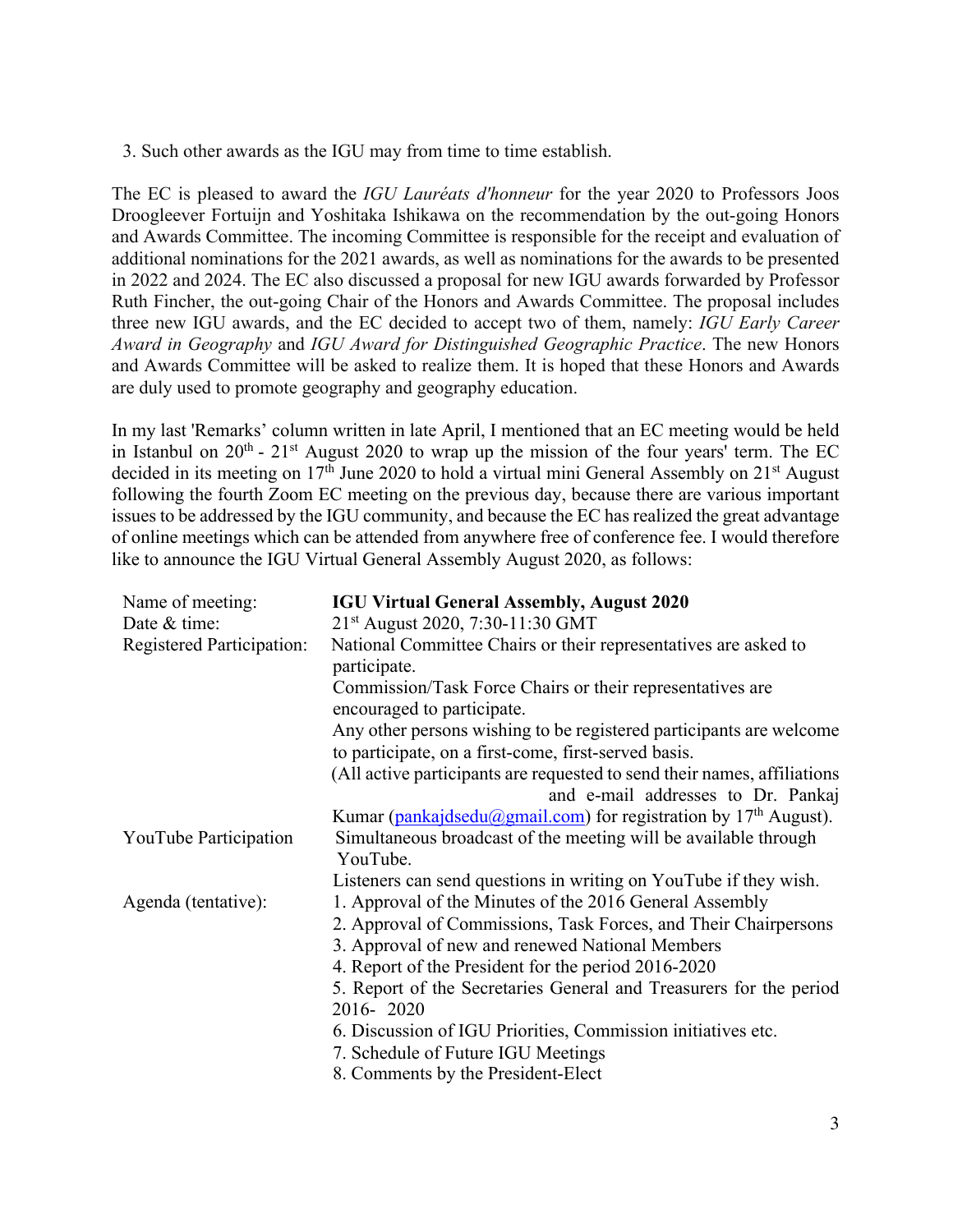Some of the regular agenda items of the IGU General Assembly, such as the election of President and Vice Presidents, have in fact already been completed by e-ballot. The items that require faceto-face meetings, such as financial matters, will be tabled in the General Assembly in the IGC Istanbul 2021. If you have any questions, comments or proposals regarding this General Assembly, please do not hesitate to contact me, or any of the other EC members. Please do join this General Assembly, and make it a truly vivid, useful and exciting one.

There is no doubt that COVID-19 has dealt a devastating blow to both international and domestic meetings. However, the increase in availability of online virtual meetings that has resulted now offers great opportunities to academics and students who have geographic, financial or other kinds of difficulties to attend such meetings in person. I missed several important meetings in the last four months, but at the same time there have been an increasing number of meetings which have become available online. For example, the 6<sup>th</sup> High Level Forum of UN-GGIM (United Nations Global Geospatial Information Management) in the UK in April, which I was planning to attend, was cancelled due to COVID-19, but was replaced by a series of Virtual High-Level Forum Events which it was possible to attend at no cost. This is only one example of a high-level meeting becoming more open and accessible to the public, which we can take advantage of in our activities.

I understand that the most important task of UN-GGIM is to support developing countries in the field of geospatial data infrastructure. UN-GGIM helps developing countries to prepare standard geospatial data infrastructure projects to obtain support from the World Bank. The International Cartographic Association (ICA) is playing a leading role in this body and IGU submits an activity report to UN-GGIM annually via ICA. Through my participation in the above Virtual High-Level Forum Events, I realized that they included education and science in addition to issues of more practical or industrial concern. This should be encouraged if UN-GGIM intends to contribute to sustainable development in general, and to the SDGs in particular. In order to go deeper into these issues, I believe that UN-GGIM does need subject experts from geography and allied disciplines. Those interested in contributing to UN-GGIM are kindly asked to contact me.

Last but not least, I would like to draw your attention to another online event entitled "Engaging with Science: Building partnerships for a sustainable future", which obviously corresponds to SDG 17 (Partnerships). It is a panel discussion held in the "International Schools Debates" forum organized annually by Trust for Sustainable Living (TSL), a global education trust centred in the UK (https://trustforsustainableliving.org/about-us). The whole event was held online for the first time because of COVID-19, but allowing more schools to participate by eliminating barriers such as high travel costs and visa restrictions, as well as reducing the carbon footprint of the event. It is notable that it is the International Science Council (ISC) that nominated the IGU President to represent the science community as a panellist for this discussion on education, science and partnership. You can see the discussion at https://trustforsustainableliving.org/take-part/thedebates.

This is the last 'Remarks' column that I will write. I thank you all from the bottom of my heart for giving me such an invaluable opportunity to serve the IGU as its 25th President. It is my great pleasure to continue my service to the IGU as Past President for another four years. Let's continue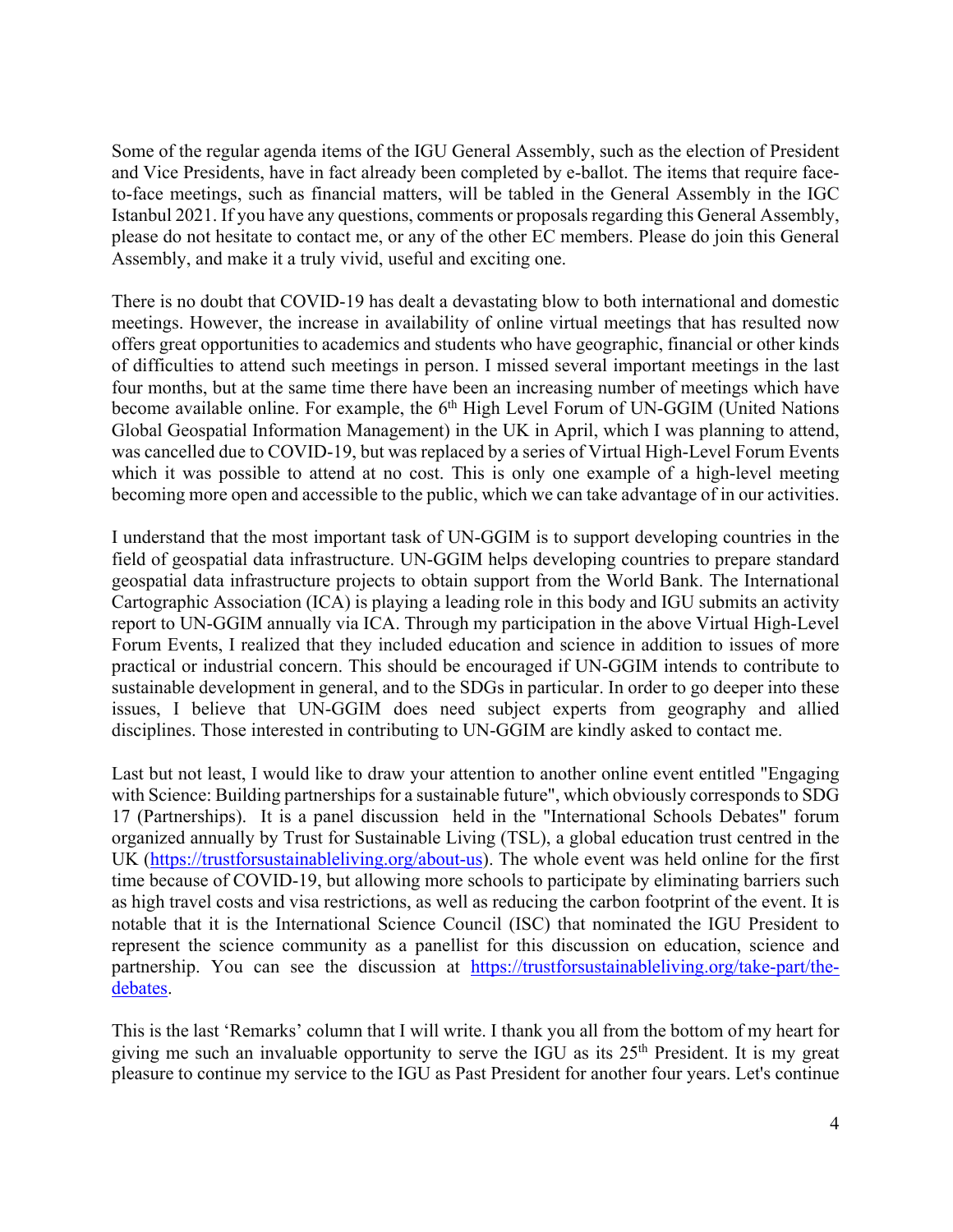working together for our common interests as geographers and live our ways through this world full of diversity, unpredictability, disasters and fascination!

#### **Yukio Himiyama,**

*President of IGU*

#### **French Version**

*(Traduction par Nathalie Lemarchand)*

#### Remarques du Président Yukio Himiyama

Au moment où j'écris cette rubrique " Remarques ", fin juillet 2020, il y a toujours la COVID-19 qui sévit dans le monde entier. Aucune réunion liée à l'UGI n'a été possible depuis le mois d'avril de cette année. Le Comité exécutif de l'UGI avait prévu de tenir sa première réunion de l'année les 1er et 2 avril à Istanbul, mais elle a bien sûr dû être annulée. Au lieu de cela, la CE a eu trois réunions virtuelles en ligne en utilisant la plate-forme Zoom, comme suit : première réunion (1er, 2, 6 et 9 avril), deuxième réunion (20 mai et 3 juin) et troisième réunion (17 juin) en 2020 ; une quatrième réunion (20 août) est en préparation. Les réunions en ligne du CE tenues jusqu'à présent ont été plus efficaces que prévu, mais elles ont été assez chargées en raison des nombreux points à discuter avant la fin du mandat du Comité exécutif 2016-2020, surtout dans la situation difficile causée par le report du CIG Istanbul 2020 à août 2021 en raison de la COVID-19.

Parmi les nombreuses questions abordées lors de ces réunions, je voudrais souligner les distinctions et prix de l'UGI. Dans le passé, il y a eu trois prix de l'UGI, mais l'un d'entre eux, le prix de la Fondation Mattei Dogan en géographie humaine, est resté en sommeil pendant une décennie et a donc été supprimé. Après une longue discussion, les lignes directrices de la commission des prix et distinctions de l'UGI ont été révisées. Le nouveau comité, créé récemment et présidé par Ron Abler, ancien président de l'UGI, est responsable des nominations individuelles pour les prix :

1. *Le Lauréat d'honneur de l'UGI*, pour récompenser les personnes qui ont obtenu une distinction particulière ou qui ont rendu des services exceptionnels par leur travail au sein de l'UGI ou dans le domaine de la géographie internationale.

2. *La Médaille de l'UGI pour la Planète et l'Humanité*, pour honorer les personnes (pas nécessairement des géographes) qui ont apporté une contribution exceptionnelle à la paix, au bien-être ou à la durabilité.

3. D'autres récompenses que l'UGI peut décerner de temps en temps.

Le CE a le plaisir de décerner les Lauréats d'honneur de l'UGI pour l'année 2020 aux Professeurs Joos Droogleever Fortuijn et Yoshitaka Ishikawa sur recommandation du Comité des prix et distinctions sortant. Le Comité entrant est responsable de la réception et de l'évaluation des nominations supplémentaires pour les prix de 2021, ainsi que des nominations pour les prix qui seront décernés en 2022 et 2024. Le CE a également discuté d'une proposition de nouveaux prix de l'UGI, transmise par le professeur Ruth Fincher, Présidente sortante du Comité des prix et distinctions honorifiques. La proposition comprend trois nouveaux prix de l'UGI, et le CE a décidé d'accepter deux d'entre eux, nommés : le Prix UGI *Early Career Award* et le Prix UGI de la Meilleure Pratique Géographique. Le nouveau comité des prix et récompenses sera chargé de les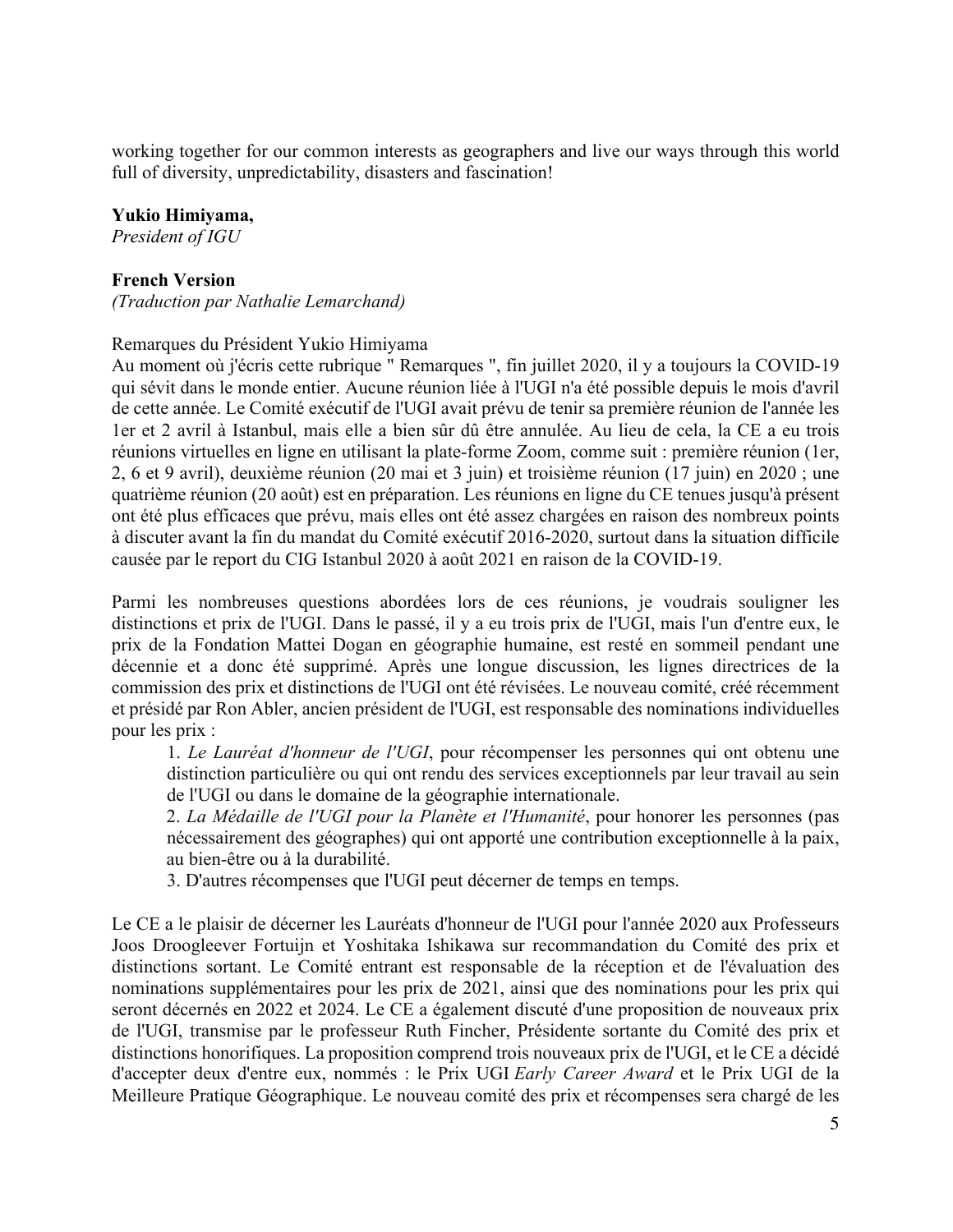préparer. Il est à espérer que ces prix et récompenses seront dûment utilisés pour promouvoir la géographie et l'enseignement de la géographie.

Dans ma dernière rubrique " Remarques " écrite fin avril, j'ai mentionné qu'une réunion du CE se tiendrait à Istanbul les 20 et 21 août 2020 pour conclure la mission du mandat de quatre ans. Le CE a décidé lors de sa réunion du 17 juin 2020 d'organiser une mini assemblée générale virtuelle le 21 août, après la quatrième réunion du CE Zoom de la veille, parce qu'il y a plusieurs questions importantes à traiter par la communauté de l'UGI, et parce que le CE a constaté le grand avantage des réunions en ligne qui peuvent être suivies de n'importe où sans frais de conférence. Je voudrais donc annoncer l'Assemblée générale virtuelle de l'UGI d'août 2020, comme suit :

| Nom de la réunion :                                                   | Assemblée générale virtuelle de l'UGI, août 2020                                                     |  |  |  |  |
|-----------------------------------------------------------------------|------------------------------------------------------------------------------------------------------|--|--|--|--|
| Date et heure :                                                       | 21 août 2020, 7h30-11h30 TU                                                                          |  |  |  |  |
|                                                                       | Participation enregistrée : Les Président et s des comités nationaux ou leurs représentant et s sont |  |  |  |  |
|                                                                       | invités à participer.                                                                                |  |  |  |  |
|                                                                       | Les Président.e.s des commissions et groupes de travail ou leurs                                     |  |  |  |  |
|                                                                       | représentant.e.s sont encouragés à participer.                                                       |  |  |  |  |
|                                                                       | Toute autre personne souhaitant être inscrite comme participant.e est                                |  |  |  |  |
|                                                                       | bienvenue de participer, selon le principe du premier arrivé, premier<br>servi.                      |  |  |  |  |
|                                                                       | (Tous les participantes actifses sont                                                                |  |  |  |  |
|                                                                       | priés d'envoyer leurs noms, affiliations<br>et les<br>adresses                                       |  |  |  |  |
|                                                                       | électroniques du Dr Pankaj Kumar (pankajdsedu@gmail.com)                                             |  |  |  |  |
|                                                                       | pour enregistrement avant le 17 août T TU YouTube La                                                 |  |  |  |  |
|                                                                       | réunion sera diffusée simultanément sur YouTube.                                                     |  |  |  |  |
|                                                                       | Les auditeurs peuvent envoyer leurs questions par écrit sur YouTube<br>s'ils le souhaitent.          |  |  |  |  |
| Ordre du jour (provisoire)                                            | 1. Approbation du procès-verbal de l'Assemblée générale de 2016                                      |  |  |  |  |
|                                                                       | 2. Approbation des commissions, des groupes de travail et de leurs<br>Présidentes                    |  |  |  |  |
|                                                                       | 3. Approbation des nouveaux membres et des membres renouvelés                                        |  |  |  |  |
| 4. Rapport du Président pour la période 2016-2020                     |                                                                                                      |  |  |  |  |
| 5. Rapport des Secrétaires généraux et des Trésoriers pour la période |                                                                                                      |  |  |  |  |
| 2016-2020                                                             |                                                                                                      |  |  |  |  |
| 6. Discussion des priorités de l'UGI, des initiatives des Commissions |                                                                                                      |  |  |  |  |
| 7. Calendrier des futures rencontres de l'UGI                         |                                                                                                      |  |  |  |  |
|                                                                       | 8. Propos du Président élu                                                                           |  |  |  |  |

Certains des points réguliers de l'ordre du jour de l'Assemblée générale de l'UGI, tels que l'élection du Président et des Vice-président.e.s, ont en fait déjà été complétés par le vote électronique. Les points qui nécessitent des réunions en face à face, tels que les questions financières, seront présentés à l'Assemblée générale lors du CIG Istanbul 2021. Si vous avez des questions, des commentaires ou des propositions concernant cette Assemblée générale, n'hésitez pas à me contacter, ou à contacter l'un des autres membres du CE. N'hésitez pas à vous joindre à cette Assemblée générale, et à la rendre vraiment vivante, utile et passionnante.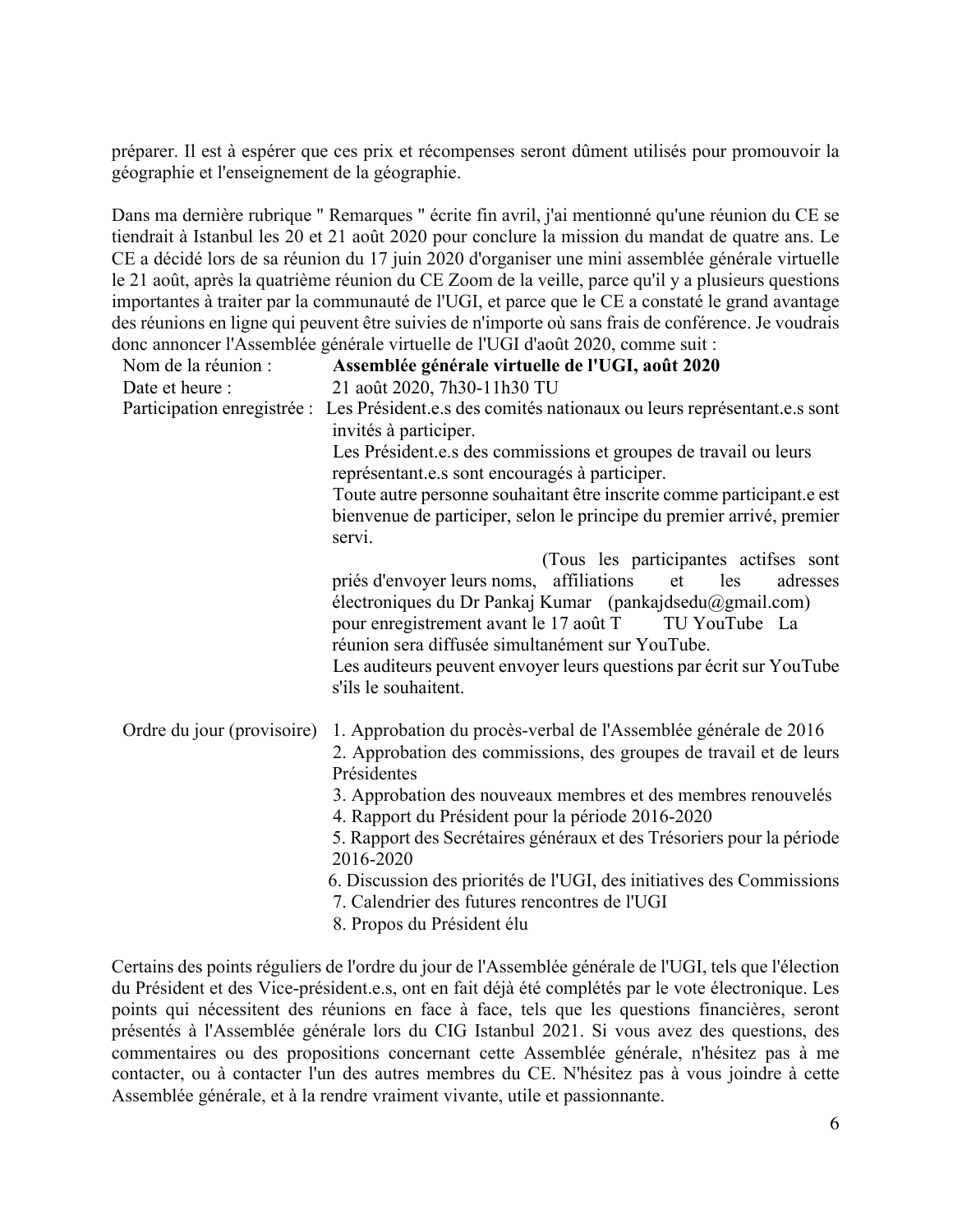Il ne fait aucun doute que la COVID-19 a porté un coup dévastateur aux réunions internationales et nationales. Cependant, l'augmentation de la disponibilité des réunions virtuelles en ligne qui en a résulté offre maintenant de grandes possibilités aux universitaires et aux étudiants qui ont des difficultés géographiques, financières ou autres de participer en personne à de telles réunions. J'ai manqué plusieurs réunions importantes au cours des quatre derniers mois, mais en même temps, un nombre croissant de réunions sont devenues disponibles en ligne. Par exemple, le 6e Forum de haut niveau de l'UN-GGIM (Gestion mondiale de l'information géospatiale des Nations unies), qui s'est tenu au Royaume-Uni en avril et auquel je devais assister, a été annulé en raison de la COVID-19, mais a été remplacé par une série de forums virtuels de haut niveau auxquels il a été possible de participer gratuitement. Ce n'est là qu'un exemple de réunion de grande envergure devenue plus ouverte et plus accessible au public, dont nous pouvons tirer parti dans le cadre de nos activités.

Je comprends que la tâche la plus importante de l'UN-GGIM est de soutenir les pays en développement dans le domaine de l'infrastructure des données géospatiales. L'UN-GGIM aide les pays en développement à préparer des projets d'infrastructure de données géospatiales standard pour obtenir le soutien de la Banque mondiale. L'Association cartographique internationale (ACI) joue un rôle de premier plan au sein de cet organisme et l'UGI soumet chaque année un rapport d'activité à l'UN-GGIM par l'intermédiaire de l'ACI. En participant aux forums virtuels de haut niveau susmentionnés, je me suis rendu compte qu'ils incluaient l'éducation et la science en plus des questions d'ordre plus pratique ou industriel. Cela devrait être encouragé si l'UN-GGIM entend contribuer au développement durable en général, et aux SDG en particulier. Afin d'approfondir ces questions, je pense que l'UN-GGIM a besoin d'experts en géographie et dans les disciplines connexes. Les personnes intéressées par une contribution à l'UN-GGIM sont priées de me contacter.

Enfin, j'aimerais attirer votre attention sur un autre événement en ligne intitulé " Engagement avec la science " : Construire des partenariats pour un avenir durable", qui correspond évidemment au SDG 17 (Partenariats). Il s'agit d'une table ronde organisée dans le cadre du forum "International Schools Debates" organisé chaque année par le Trust for Sustainable Living (TSL), un trust mondial de l'éducation dont le siège est au Royaume-Uni (https://trustforsustainableliving.org/about-us). L'ensemble de l'événement s'est déroulé en ligne pour la première fois grâce à la COVID-19, mais a permis à un plus grand nombre d'écoles de participer en éliminant des obstacles tels que les frais de voyage élevés et les restrictions de visa, ainsi qu'en réduisant l'empreinte carbone de l'événement. Il est à noter que c'est l'International Science Council (ISC) qui a nommé le président de l'UGI pour représenter la communauté scientifique en tant que panéliste pour cette discussion sur l'éducation, la science et le partenariat. Vous pouvez voir la discussion à l'adresse suivante: https://trustforsustainableliving.org/takepart/the-debates.

C'est la dernière chronique "Remarques" que je rédige. Je vous remercie toutes et tous du fond du cœur de m'avoir donné une occasion si précieuse de servir l'UGI en tant que 25e Président. C'est un grand plaisir pour moi de continuer à servir l'UGI en tant que Président-sortant pendant quatre années supplémentaires. Continuons à travailler ensemble pour nos intérêts communs en tant que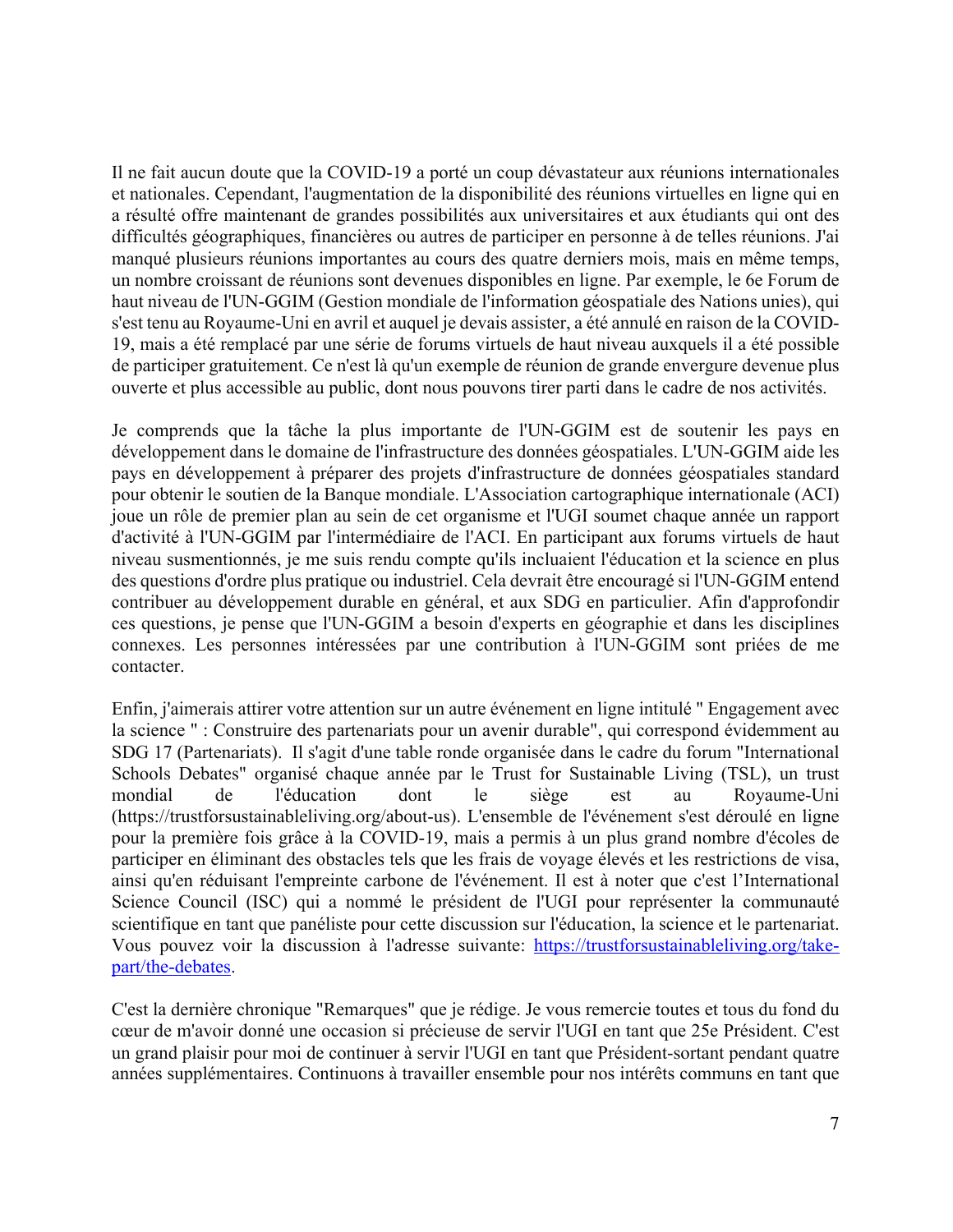géographes, et vivons notre chemin à travers ce monde plein de diversité, d'imprévisibilité, de désastres et de fascination !

**Yukio Himiyama,**

*Président de l'UGI.*



## **2) MINUTES OF THE IGU EC ZOOM MEETING: 20TH MAY-3RD JUNE**

#### **2.1) English Version**

## **1. Welcome, Meeting Logistics and Introductions**

The meeting was chaired by President Yukio Himiyama, who welcomed Secretary-General RB Singh, Past-President Vladimir Kolosov, First Vice-President Joos Droogleever-Fortuijn, Vice-Presidents Barbaros Gönençgil, Iain Hay, Nathalie Lemarchand, Elena dell'Agnese, Bojie Fu, Ruben Lois-González and Assistant Secretary-General Mike Meadows along with Dr Pankaj Kumar as special invitee to take care of minutes. The Executive Committee meeting started sharp at 7.30 GMT on 20th May, 2020**.** 

#### 2. **Adoption of the Schedule and Agenda**

The President welcomed all the EC members to the meeting. The leftover agenda of Zoom meeting 1st, 2<sup>nd</sup>, 6<sup>th</sup> and 9<sup>th</sup> April 2020 was duly adopted; Gönençgil shared his screen to show the agenda and supporting documents during the meeting.

#### 3. **Minutes**

Minutes of the IGU Executive Committee Meeting, Zoom Meeting held on 1<sup>st</sup>, 2<sup>nd</sup>, 6<sup>th</sup> and 9<sup>th</sup> April 2020, previously circulated via email, were approved.

## **4. Organization and Operations**

#### **4.01 IGU Commissions and Task Forces**

Singh informed EC members that he has sent a request mail to IGU Commission and Task Force Chairs to submit a two to three pages activities plan for 2020-24 before 31st May 2020 for discussion by IGU EC in order to determine continuation for 2020-24. The plan should incorporate: i) composition of the current and proposed committee for 2020-24, ii) present objectives of the commission and proposed objectives for 2020-24, iii) list of five major achievements for 2016-20 and five major activities to be undertaken during 2020-24. Singh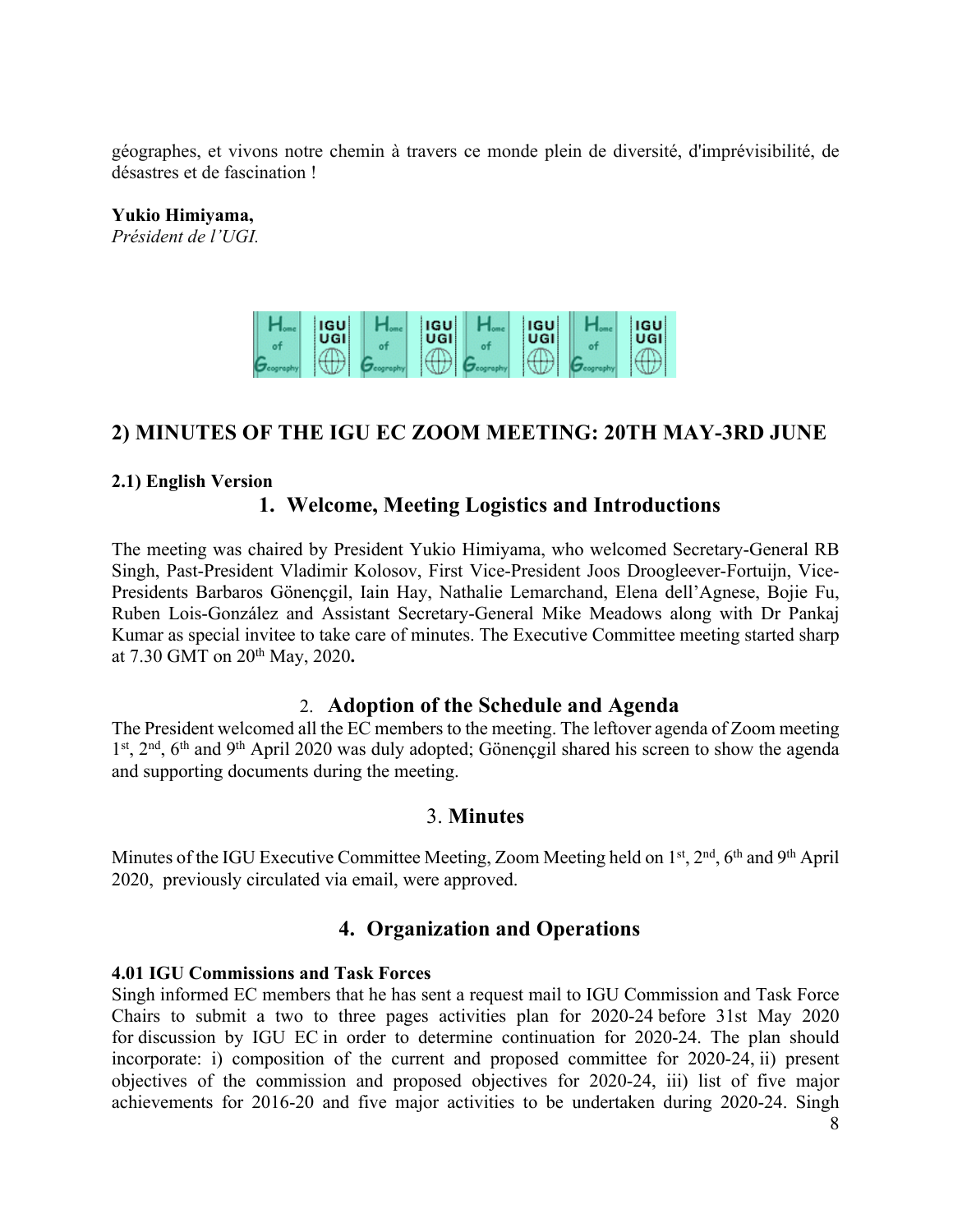mentioned that six Commissions had already submitted their plans. Droogleever-Fortuijn agreed to review the plans, especially with regard to the proposed chairs and steering committee members in light of the IGU Statutes. It was recognized that the report deadline may need to be extended in some cases.

#### **5.01 IGU Honors and Awards**

Himiyama presented detailed historical documents on IGU Honors and Awards. Among the three eminent IGU awards, Mattei Dogan Foundation Prize in Human Geography, which has been dormant for over a decade, has been formally discontinued. Following a lengthy discussion and considering past recipients of the IGU awards, it was decided to revise the guidelines by Honors and Awards Committee as detailed below:

#### *Guidelines for the International Geographical Union Honors and Awards Committee (revised on 3rd June 2020)*

*The IGU Honors and Awards Committee shall be responsible for receiving and evaluating the nominations of individuals for:*

*1 The IGU Lauréat d'honneur,*

*2. The IGU Planet and Humanity Medal, and*

*3. Such other awards as the IGU may from time to time establish.*

*The committee shall consist of six internationally prominent individuals drawn from countries that are members in good standing of the IGU, one of whom shall chair the committee. The members of the committee will be appointed by the IGU Executive Committee, which shall also designate the committee's chairperson. Committee member terms shall be four years in length, with the possibility of renewal for one additional term only. When possible, three members of the committee shall be former recipients of the Lauréat, or the Planet and Humanity Medal.* 

*The Honors and Awards Committee will normally conduct its business via e-mail and internet conference calls but may meet in person at IGU Conferences and Congresses at the discretion of its chairperson. The deliberations of the committee shall be confidential. Committee records shall be lodged in the IGU Archives under seal for 25 years from the conclusion of each round of the committee's deliberations. The committee shall conduct its deliberations independent of the IGU Executive Committee, which shall decline a recommendation of the Honors and Awards Committee only for compelling reasons.*

*The committee shall transmit its recommendations to the IGU Executive Committee well in advance of each International Geographical Congress and each International Geographical Union Regional Conference. The number of Lauréats awarded shall not exceed three in each two-year period. The number of Planet and Humanity Medals awarded shall not exceed two in each four-year period. No IGU Honor or Award shall be conferred posthumously, with the exception of nominees who decease between the date of their selection by the Honors and Awards Committee and the event at which the Honor or Award is to be formally conferred.*

*The IGU Secretary-General shall work closely with the Chair of the Committee, assist and guide him/her, and issue calls for nominations for IGU Honors and Awards in a timely manner that allows adequate time for response from nominators and for deliberate evaluation by the*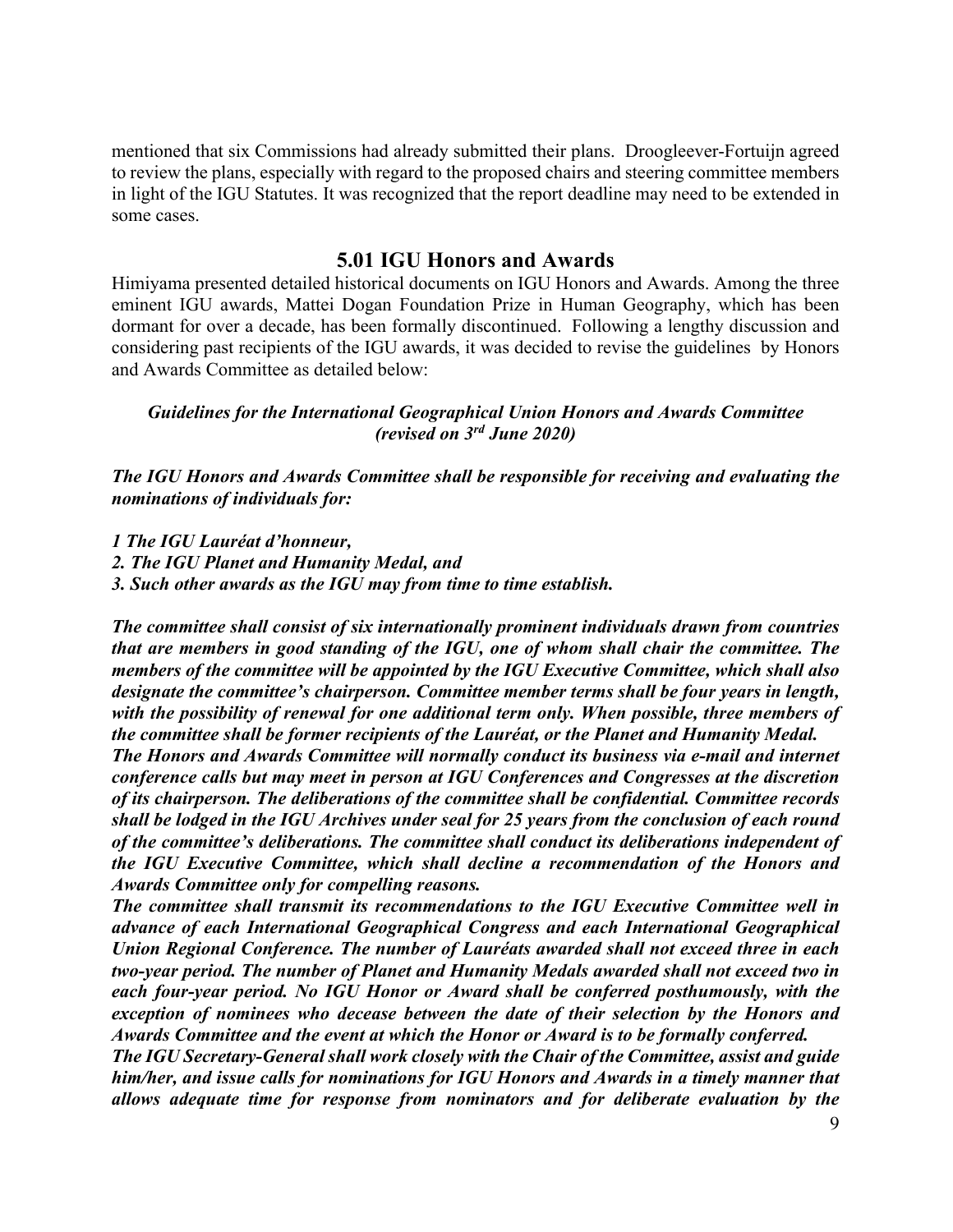*committee. Nominations should be solicited by email circular, on the IGU website, in IGU print media, and/or via other appropriate means. The committee should develop and use standardized nomination forms and clear evaluation criteria to ensure equitable assessment of all nominations. In evaluating nominations, the committee shall use procedures and criteria consistent with those that have heretofore guided the selection of honorees, to wit:*

- *- The IGU Lauréat d'honneur was established to recognize individuals who have achieved particular distinction or who have rendered outstanding service in the work of the IGU or in international geography.*
- *- The IGU Planet and Humanity Medal was created to honor individuals (not necessarily geographers) who have made outstanding contributions to peace, welfare or sustainability.*

The EC agreed to award the IGU *Lauréats d'honneur* for the year 2020 to Professor Joos Droogleever Fortuijn and Professor Yoshitaka Ishikawa. The EC approved names of the chair and members of the new Honors and Awards Committee proposed by EC members and compiled by Singh who was asked to propose the chair and the other members of the committee, taking into consideration global representation. These members were approached between sessions of our extended Zoom meeting and have agreed to serve on the Committee. The committee for the period 2020 to 2024 is as follows:

#### **Honors and Awards Committee-6 members**

- Prof. Ronald F. Abler, North America, Chair of the Committee

- Members:
- Prof. Richard Le Heron, Oceania
- Prof. Yoshitaka Ishikawa, Asia
- Prof. Joos Droogleever-Fortuijn, Europe
- Prof. Irasema Alcántara-Ayala, Latin America
- Prof. Brij Maharaj, Africa

The new committee shall be asked to receive and evaluate additional nominations for the 2021 awards as well as nominations for the 2022 awards and the 2024 awards. The EC also discussed the proposal for the new IGU awards suggested by Professor Ruth Fincher, the out-going Chair of the Honors and Awards Committee. The proposal included three new IGU awards, and the EC decided to accept two of them, namely (A) *IGU Early Career Award in Geography* and (B) *IGU Award for Distinguished Geographic Practice*. The new committee will be asked to work at realizing them. The EC will request the new committee to review the criteria for both new awards, paying attention to the following points:

- Are gender and geographical quotas for young awardees appropriate?
- Should the right of nomination be afforded to both National Committees and Commissions/Task Forces?
- IGU financial commitment may be limited.
- What period of time post-PhD in (A) is appropriate?
- Is emphasis on 'collaborative' work in (A) necessary?
- Is emphasis on 'international' in (A) necessary?
- Is 'Geographic' in (B) necessary?

# **5.2 IGU PowerPoint**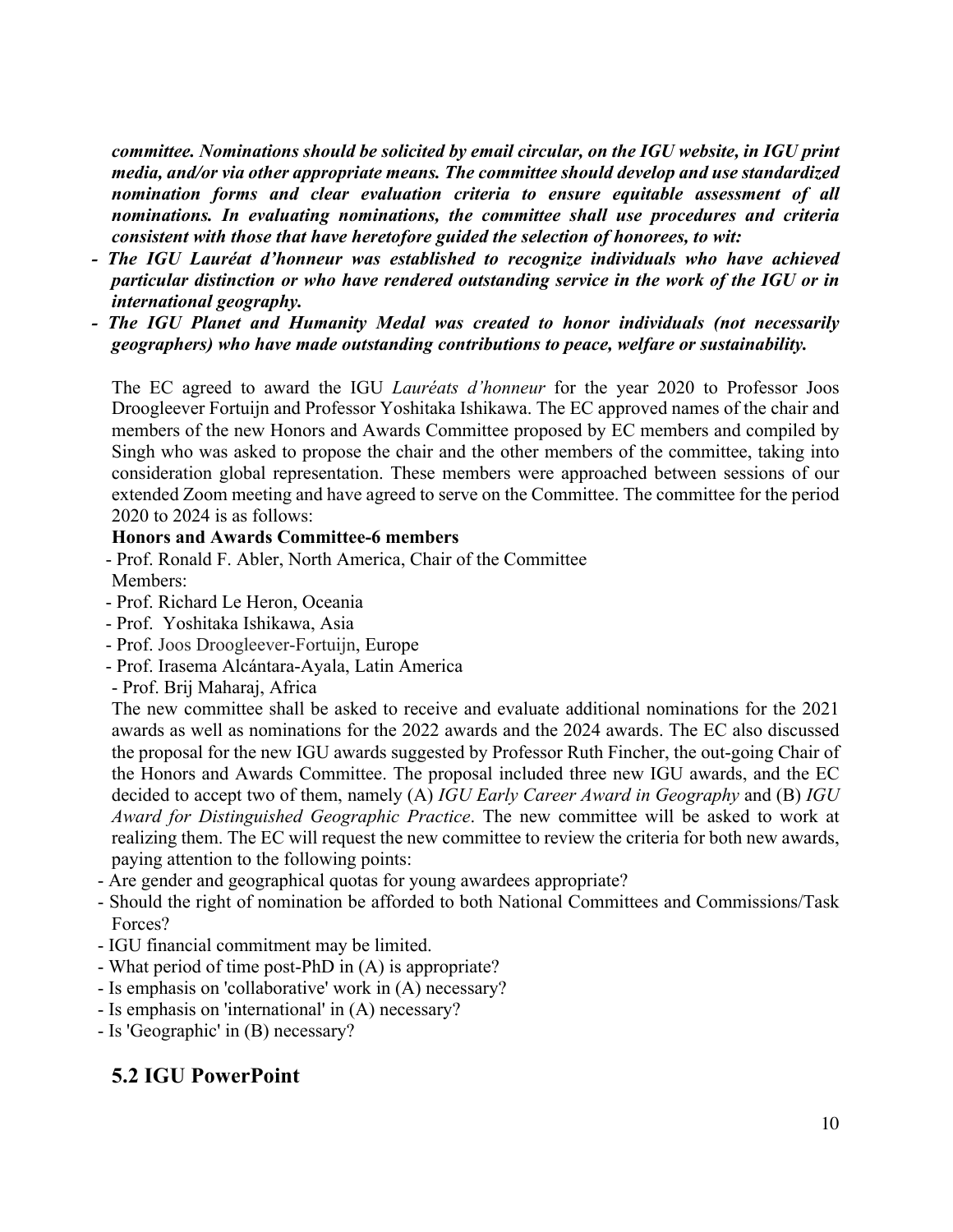Gönençgil tabled the IGU ppt and highlighted some of the most important slides. EC members expressed their appreciation for the work in compiling the standard presentation which can be used and amended as needed. Himiyama suggested that the ppt be updated on an ongoing basis. Lemarchand noted her willingness to translate the ppt into French, and suggested that Lois-González could prepare a Spanish version.

## **6) Cooperation and Outreach**

#### **6. 01 Night of Geography**

Lemarchand tabled a document on GeoNight that comprises general information and guidelines to assist organisers of GeoNight events. This has been distributed to all IGU National Committees and is available in French, English and Spanish. She noted that some 20 countries had planned to participate in GeoNight events before the Covid-19 pandemic. Due to the pandemic, many had to cancel events, but a few held events online. UNESCO is very much interested in supporting future GeoNight.

#### **6. 02 ISC, incl. ISC President letter, Action Plan**

Himiyama tabled a recent letter from the International Science Council (ISC), which had already been shared with the EC, and noted that ISC frequently sends information, proposals, requests etc. He encouraged EC members to send information to him to facilitate timely replies to the ISC. ISC requested that IGU nominate a candidate for a small group of experts that will represent the Council on an international alliance around COVID-19 education entitled COVID-Education Alliance of partners (COVIDEA), and in response, IGU has nominated Professor Eyüp Artvinli, Eskisehir Osmangazi University Faculty of Education, Turkey, who was recommended by Gönençgil. Meadows suggested that the growing number of IGU initiatives in relation to the coronavirus pandemic should be submitted on the ISC web portal established in relation to COVID-19 (https://council.science/covid19/). Himiyama noted that IGU recently supported new applications for membership of the ISC from three organizations, and that this has been appreciated by the ISC.

#### **6. 03 GeoUnions incl. SDG mapping project; Deep-time Digital Earth, IUGG, IUGS**

Himiyama noted the invitation from Prof. Orhan Altan, Honorary Member of ISPRS, to nominate two people from IGU to the ISC GeoUnions ad hoc Committee on Risk and Disaster Management. After discussion and exchange of ideas, it was agreed to nominated Dr. Peijun Shi, President, Qinghai Normal University, China, and Prof. R.B. Singh, Secretary-General and Treasurer of IGU (IGU EC representative). Singh apprised EC that it is his specialized area and he had been in contact with this committee and had organised its meeting in India in December 2020. Himiyama highlighted a letter written eight years ago by the then IGU President Prof. Ronald F. Abler to Prof. Yuan Tseh Lee, the then President of the International Council for Science (ICSU), which indicates the roles and power of the GeoUnions and its relation with the IGU. Himiyama noted that, because of COVID-19, almost all international meetings planned in April or beyond in this year have been cancelled, postponed, or changed to virtual online meetings, and that the IGU can take advantage of the increase of online meetings as it enables the IGU to participate in the meetings which are otherwise too costly to participate. Meadows stated that online platforms are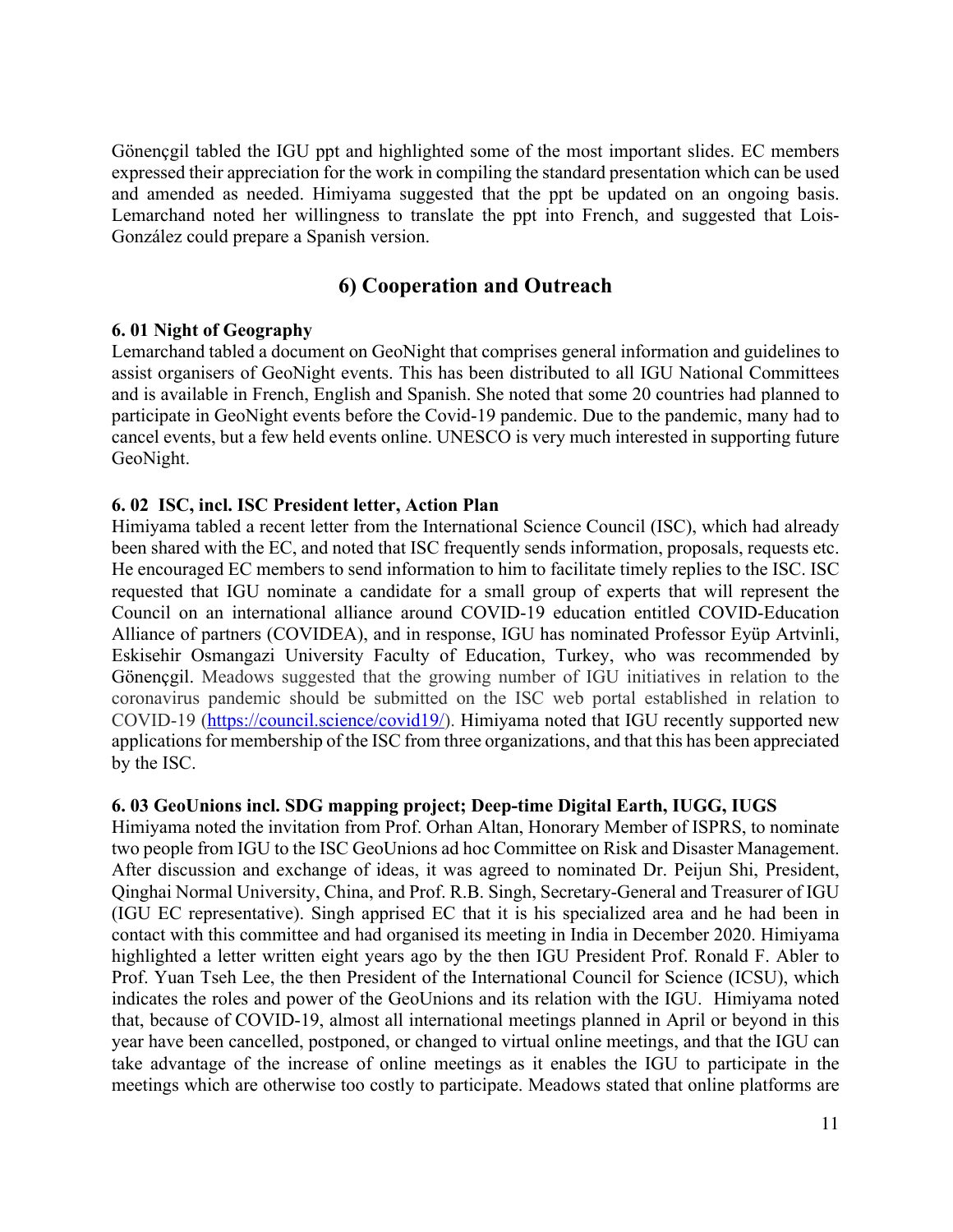opportunities to join these meetings, but we need to ascertain what specific roles IGU can or should play in those organisations. Lemarchand agreed that it is very important and necessary to maintain such external relationships but that we need to work with GeoUnions strategically. Singh shared this view, mentioning that IGU is participating in UN-GGIM, that UN-GGIM publishes our report and circulates to several UN agencies and globally and therefore it is a great opportunity for IGU to continue working with them.

Hay apprised EC regarding the strategic outreach and timetabling document that he prepared and outlined its two parts. The first part lists details of meetings of the organisations with which IGU EC has indicated its wish to maintain/develop strong connections. The second part is a draft timetable of upcoming meetings of these organisations for 2020-2022, indicating EC member attendance as appropriate. This was circulated to EC members for their input. Himiyama suggested that the timetable be updated keeping in mind cancellation and rescheduling in view of the COVID-19 pandemic. Himiyama further noted that articles I B3 and I B6 of the IGU Statutes clearly note that the purposes of the IGU are to provide for the participation of geographers in the work of relevant international organizations and to participate in any other appropriate form of international cooperation with the object of advancing the study and application of geography. Article I C of the Statutes states that IGU adheres to the ISC and recognizes it as providing a co-ordinating and representative body for the international organization of natural and social sciences. Himiyama affirmed that these provisions of IGU Statutes should be the basis of our action and engagement with GeoUnions, ISC and UNESCO activities. Gönençgil expressed the view that IGU has to be more visible in the activities of GeoUnions. Himiyama asked Hay to update the strategic outreach and timetabling document in light of recent EC discussions and to return to EC for action.

#### **6. 04 UN-GGIM, UN-GGIM Geospatial Societies, High Level Forum on UN-GGIM**

Himiyama informed EC that he had been able to attend an online meeting of top officials of UN-GGIM a week ago. The most important work of UN-GGIM is to support developing countries in the field of geospatial data infrastructure. UN-GGIM helps developing countries to prepare standard geospatial data infrastructure projects to obtain support from the Word Bank. The International Cartographic Association (ICA) is playing a leading role in this body and IGU is requested annually to send a report to UN-GGIM. It is expected that this year the report for UN-GGIM will be required in August. Himiyama further mentioned that discussion in recent UN-GGIM online meetings included education and science in addition to issues of more practical or industrial concern. In order to go deeper into these issues, UN-GGIM needs subject experts from geography and allied disciplines.

### **6.05 CODATA**

Singh reported that the CODATA virtual General Assembly is scheduled for 25<sup>th</sup> June 2020; Singh has already registered and voted in favor of the postponement of the physical General Assembly to 2021. CODATA now also have a committee based at the Chinese Academy of Sciences (CAS) where geographers are also contributing. CODATA is holding a meeting where restructuring of the committee will take place and it is hoped that many geographers from different parts of the world will join CODATA. Together with Chinese Academy of Sciences (CAS), Singh and colleagues organized a CODATA International Training Programme for young geographers at the IGU India conference in Hyderabad. Many participants from South Asian countries participated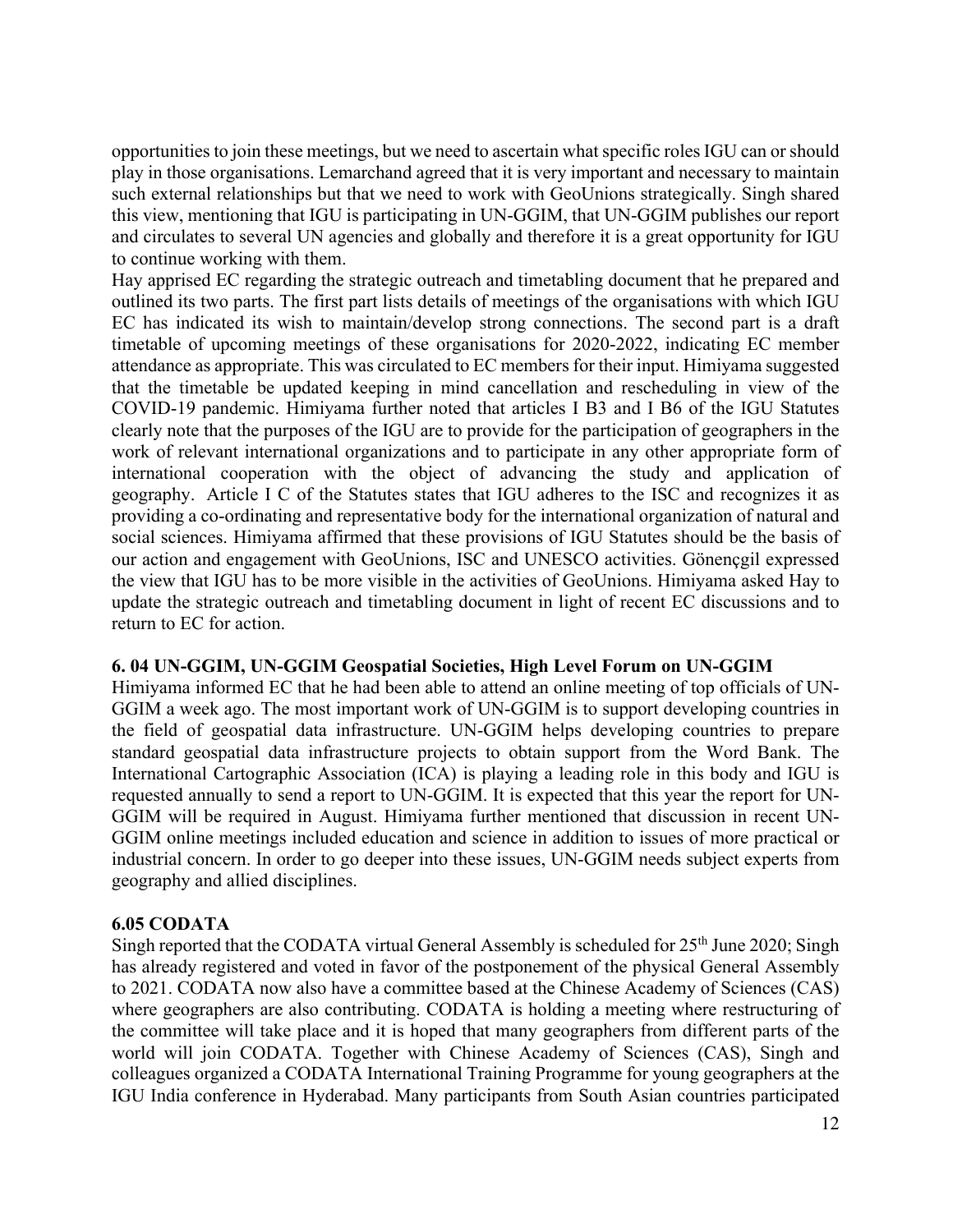in the training programme. More recently, a training webinar on Google Earth Engine (GEE) was conducted and many people participated in it. CODATA maintain good contact with different academies of sciences.

#### **6.06 CIPSH**

Kolosov tabled a letter from the Secretary-General of CIPSH regarding the CIPSH\_SDU Conference Announcement. A CIPSH virtual EC meeting will take place within a few days and the physical General Assembly, in Odense, Denmark, is scheduled for 14th and 15th December 2020 if the situation allows. The 'European Humanities and Beyond' conference will be held in Lisbon, Portugal, during  $5<sup>th</sup>$  to  $7<sup>th</sup>$  May 2021 and has several sessions on multidisciplinary humanity and society topics of interest to geographers. The organisers have accepted an IGU request to hold a special session on Sustainability and this information should be circulated to appropriate IGU commissions.

#### **6.07 EUROGEO, EUGEO**

There is nothing to report regarding EUROGEO as all conferences are cancelled for 2020. EUROGEO Conference 2021 will be held in Madrid, April 22nd to 23rd 2021. The EUGEO Seminar and General Assembly planned in Vilnius, Lithuania, for 23<sup>rd</sup> to 25th April 2020 have been postponed because of the COVID-19 emergency in Europe. Himiyama asked Kolosov to nominate an IGU liaison officer. Himiyama noted that IGU and EUGEO do not have a formal agreement and Kolosov replied that it will be good to formalize our relations in a form of Special Memorandum that could be signed at the Istanbul 2021 Congress. Kolosov suggested preparing and circulating a draft memorandum among EC members of each organization for comment with a view to formal ratification.

#### **6. 08 Relations with other organizations (incl. AAG, AGA, RGS, ICA, UNESCO, AIGF)**

Lois-González reported that the Latin American Conference of Geographers (EGAL) is delayed because of the very serious coronavirus situation in Latin American countries. This may now only be held as late as 2022. Meadows noted that the Royal Geographical Society (RGS) has conferred a prestigious Honorary Fellowship on IGU Vice-President Bojie Fu.

#### **6.09 Day of Geography**

Himiyama reminded the fact that the first ever International Geographical Congress was held in 1871 at Antwerp and 2021 is therefore the 150th anniversary (sesquicentennial) and therefore a very special year for IGU. It is appropriate that the proposed new awards will be established in 2021 in commemoration. Since the IGU 'birthday' is 27th July, this is an incentive to do something special on 27th July 2021. Lemarchand raised concerns that we have to be careful as the 'Day of Geography' should not be confused with the existing Night of Geography. Gönençgil remarked that the Day of Geography could be like the International Environment Day. Singh noted that it could be entitled 'International Geography Day'. Himiyama has been asked to elaborate on the matter.

## **7. IGU Extraordinary Congress in Paris (2022)**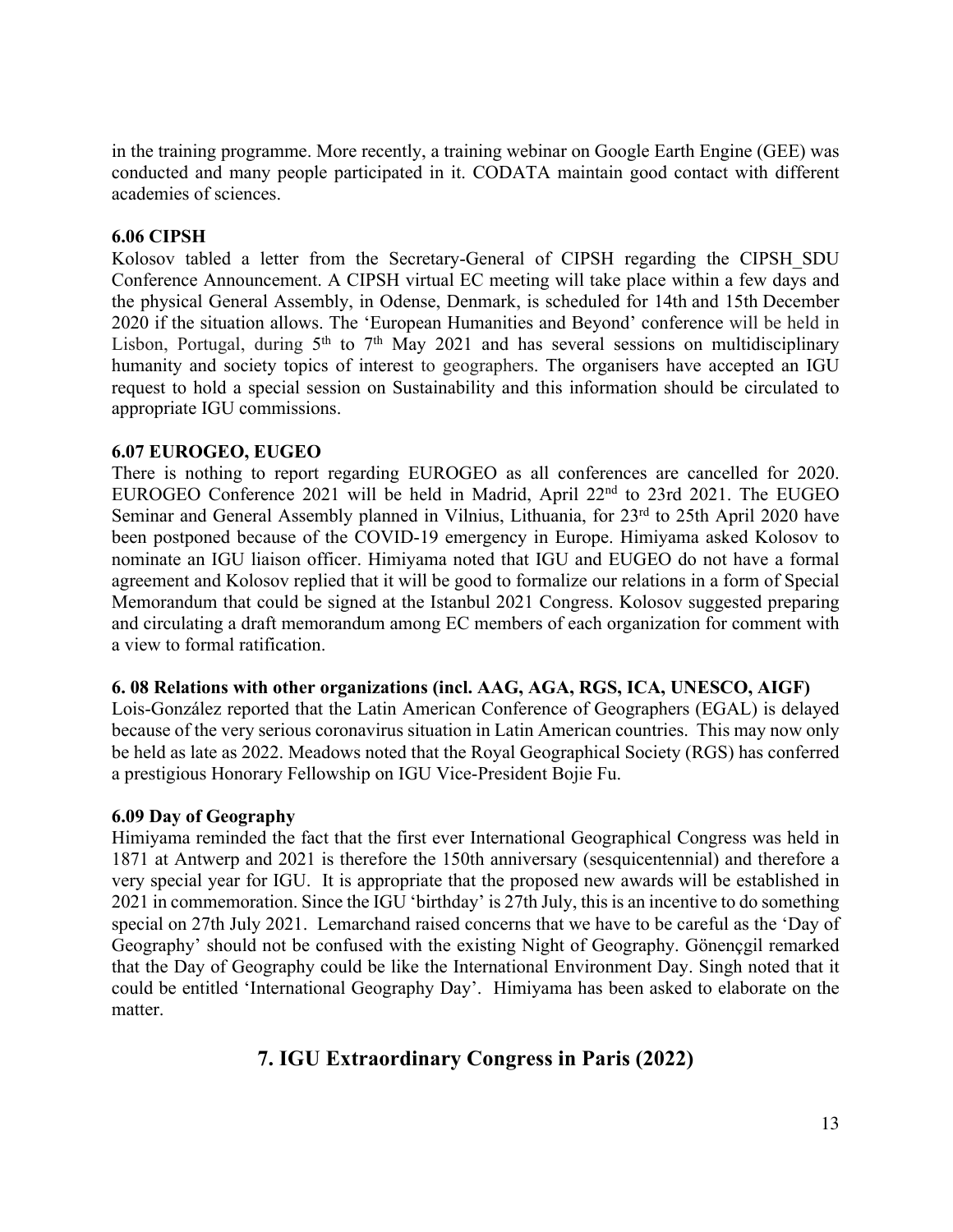Lemarchand and Kolosov presented a list of potential events to be organized at the IGU Extraordinary Congress in Paris (2022). She mentioned the local organizing committee will meet in a few days to discuss congress activities, including launching the congress website and the matter of sponsorship. One of the main objectives of the Extraordinary Congress is to disseminate geographical knowledge and to increase the international visibility of geography and IGU. Therefore, the programme should include more public events profiting from the fact that the venue is one of the most famous global cities and that Paris plays host to a large number of international organizations. Lemarchand suggested inviting high profile political or cultural personalities to the opening ceremony (e.g. Secretary-General of UNESCO) and to organize special sessions on themes such as "Geography and Global Climate Change", "Geography and Diplomacy in the XXI Century", "Geography and Emergencies", "Geography and Business", etc. It is intended that these can take a variety of formats, such as keynote lectures, workshops etc., but panels are likely to be more attractive. It is important to invite not only scholars but interesting public figures engaged in a wide range of activities (leaders or experts from international organizations such as FAO or WHO, diplomats, heads of state and private companies, etc.). Past President Kolosov supported the idea of a special session on "Geography and Diplomacy in the XXI Century" citing that COVID-19 is going to remain a major issue in the year 2021 and suggested that an important task is to find an appropriate panel of speakers to lead the session. Droogleever-Fortuijn suggested also inviting important leaders and people from youth organizations and major social organizations. In response to the suggestion by Singh that the IGU archives could form the basis of an exhibition, Lemarchand noted that there may be constraints relating to transfer of materials between nations and that there are also technical and logistical issues given the nature of the venues. Libraries, including those at the Sorbonne and the National Library of France are available to host exhibitions. Lemarchand raised the idea of a gallery of portraits of IGU past Presidents with some materials about their life and contribution to the development of the discipline. Himiyama suggested approaching IGU national committees for additional exhibition materials. Gönençgil introduced the possibility of producing a video documentary highlighting 100 years of IGU activities and dell'Agnese offered to assist with technical and logistic support for this idea. IGU sister organisations, including ICA, CIPSH and representatives of the GeoUnions, will be invited to attend although the nature of their respective roles needs to be defined. One possibility would be a brief video message. Himiyama concluded that these matters lie in the purview of the local organizing committee and Lemarchand agreed to present them at their upcoming meeting.

In order to encourage greater participation from young scholars, IGU should consider increasing the financial allocation for travel grants beyond the usual US\$20,000, especially given that Paris 2022 is such a special event.

#### **8. Other Business**

A survey of gender equality in science, coordinated by GenderInSITE (Gender in Science, Innovation, Technology and Engineering) on behalf of the ISC, has a deadline on  $6<sup>th</sup>$  June 2020 and Himiyama agreed to respond. Kolosov reported that Sebastian Lenz, Director of the Institute of Regional Studies in Leipzig, is prepared to host a session of the EC in Leipzig in May 2021 and that there is a need to inform him of suitable dates.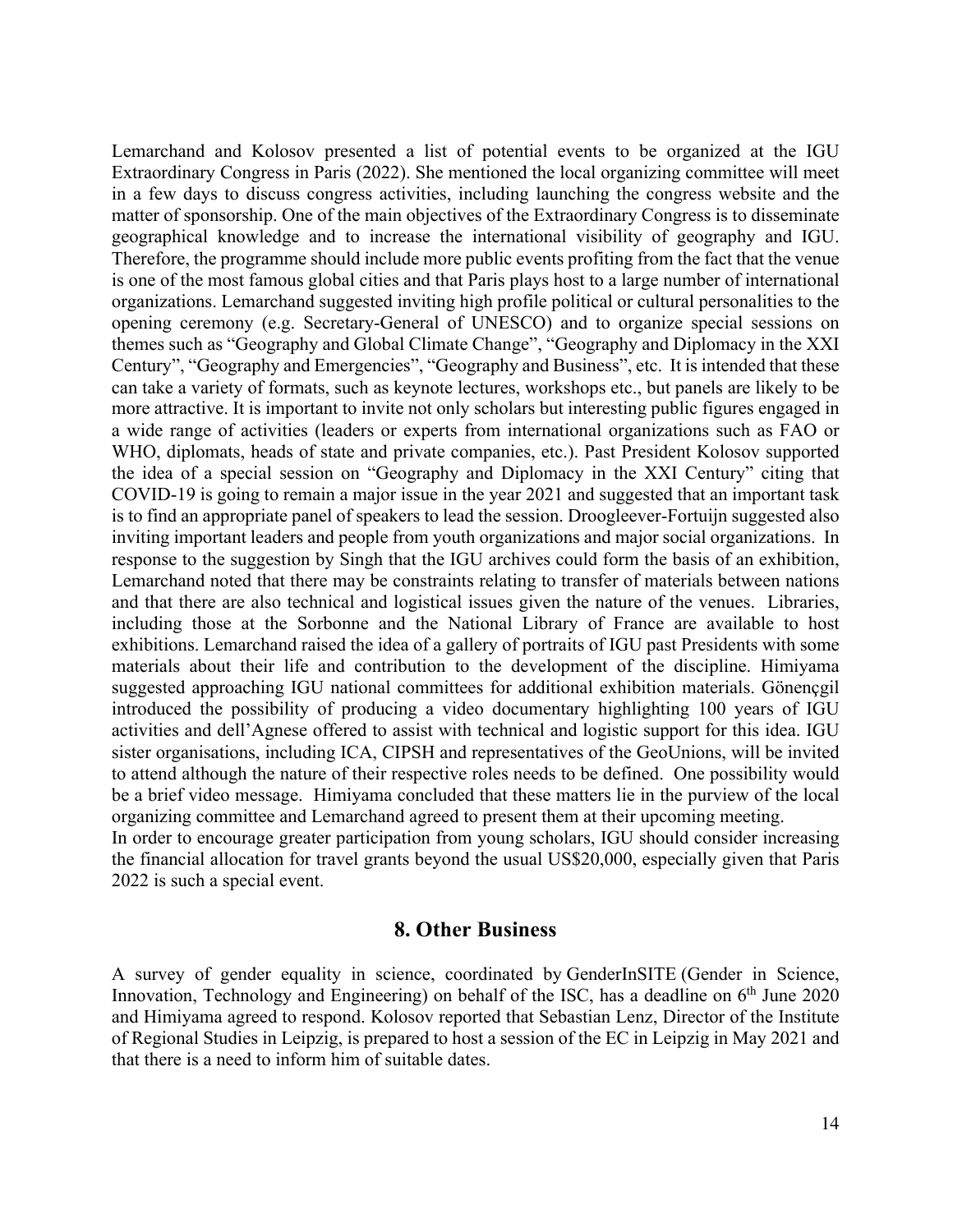Kolosov tabled the list of chapters with the individuals' assigned responsibility for the forthcoming Centennial Book and noted the need to remind the authors regularly about their commitment to ensure the volumes are published on time. The Centennial Task Force has suggested one of its face to face meetings at the time of an IGU EC meeting in 2021. Kolosov agreed to send an updated version of the tabled document to EC members. Singh shared a letter from Catherine Phillips, representing the local organizing committee of IGC Melbourne 2028, outlining the plans to launch the congress website with a summary of the bid proposal.

Droogleever-Fortuijn inquired about the bid process for the IGU Regional Conference in 2026. Meadows noted that the call should be made sometime after the IGU General Assembly in August 2020.

## **Adjourn**

The Zoom meeting adjourned at 12:00 GMT on 3<sup>rd</sup> June, 2020



## **3) PERSONAL VISIONS ON COVID 19**

#### **3.1) Giuliano Bellezza**

I was writing some memories about my months in quarantine, and I asked several friends geographers to send me their personal impressions; I liked the idea to diffuse a series of personal sensations during these months of COVID 19 Pandemic. Unfortunately, nobody answered: still, I hope someone will like my diary on COVID 19 in Italy since 30 January.

The first ascertained cases in Italy were two Chinese people, recently arrived in a roman Hotel. Shortly the national air company, Alitalia, blocked flights to and from China, but contacts rapidly resumed. The Health National System began to organize a reaction until some weeks later a real focus of infection burst in Lombardia, by far the wealthiest Region of Italy, and famous for hosting many of the best clinics: alas, private and rather expensive. Ironically, the health organization in the territory was not adequate for the Lombard population of 10 million people. More provinces of Lombardia saw infection focuses, and shortly happened in Veneto and Emilia-Romagna: all wealthy Regions. Ironically again, the badly famed Mezzogiorno, south of Roma, was only weakly affected.

Explanation, of course, shall consider national and local governances: LEGA administrates all northern Regions, but Veneto and Friuli care of the territory more than Piedmont and much more of Lombardia and Liguria. The Democratic Party administrates Emilia-Romagna, and the focus is due to a hauling Co., whose trucks are working a lot with Countries severely affected in the Balcanic area. Roma (Lazio) and Torino (Piedmont) appear full of cases: the two cities governance is the care of the very criticized *5 Stars Party* (*Democratic Party* governs Lazio, and the regional situation is better by far).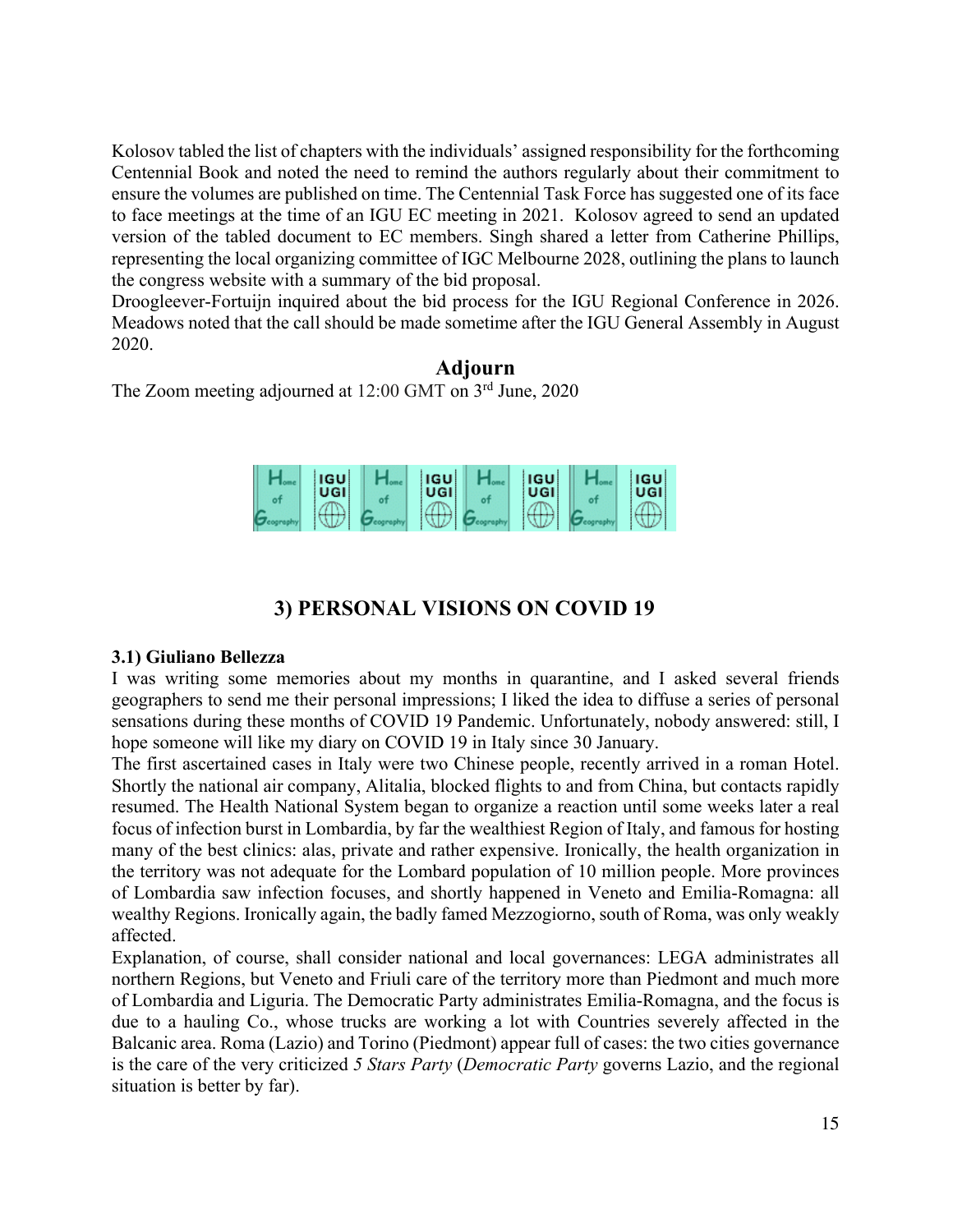

In March, the Govern decided to impose a general lockdown and the forced use of facial masks when in the streets. Moreover, going out of the house was admitted only for medical visits to Farmacy or to buy food.

The population reacted quite well, and the possibility of *smart working* at home was welcome. Just some days after, the total school closure made clear the challenge of working with kids going around freely in the house. And that it is no smart at all when a family doesn't have a PC or a laptop. Moreover, until now, just a small part of Italy, is served with high-speed electronic connections.

Some investigative report says that during periods of smart work the economic productivity has been losing about 25 million euro monthly. General data on the National pandemic are gathered from different sources and in Italy, as everywhere in the world, and experts are still

questioning. Someone esteems data as too high, but for others they are too low; in any event, there is good general international agreement.

In the following diagram, relative to the Regional situation in Italy, data are arranged by a weekly total. It shows a remarkable worsening after the first weeks of February, such as Govern imposed the general Lockdown in the following March.

The impact of the virus in April appears evident, as is the later good effect obtained with the strict Lockdown, generally respected by the population majority: an effect really more positive than expected. At the end of April there were more possibilities to go back to public gardens and Parks, and to move between Regions. On May 4<sup>th</sup>, the Government officially declared the end of the first phase of the anti-COVID 19 actions and started studying plans for economic recovery. Meanwhile, a lot of populations took the opportunity to gather in parks and (much more) in beaches, and this provoked more virus diffusion, given that many asymptomatic can still be contagious.

In the following diagram are reported the weekly data from 28 February to the end of July. Total positive, in red: 246,118. Total recovered, in green: 198,446. Positive cases today, in orange: 12,565. Total deads, in black: 35,107.

The following diagram has been published by *Il Sole 24 ore*, official daily or the Confederazione Italiana dell'Industria.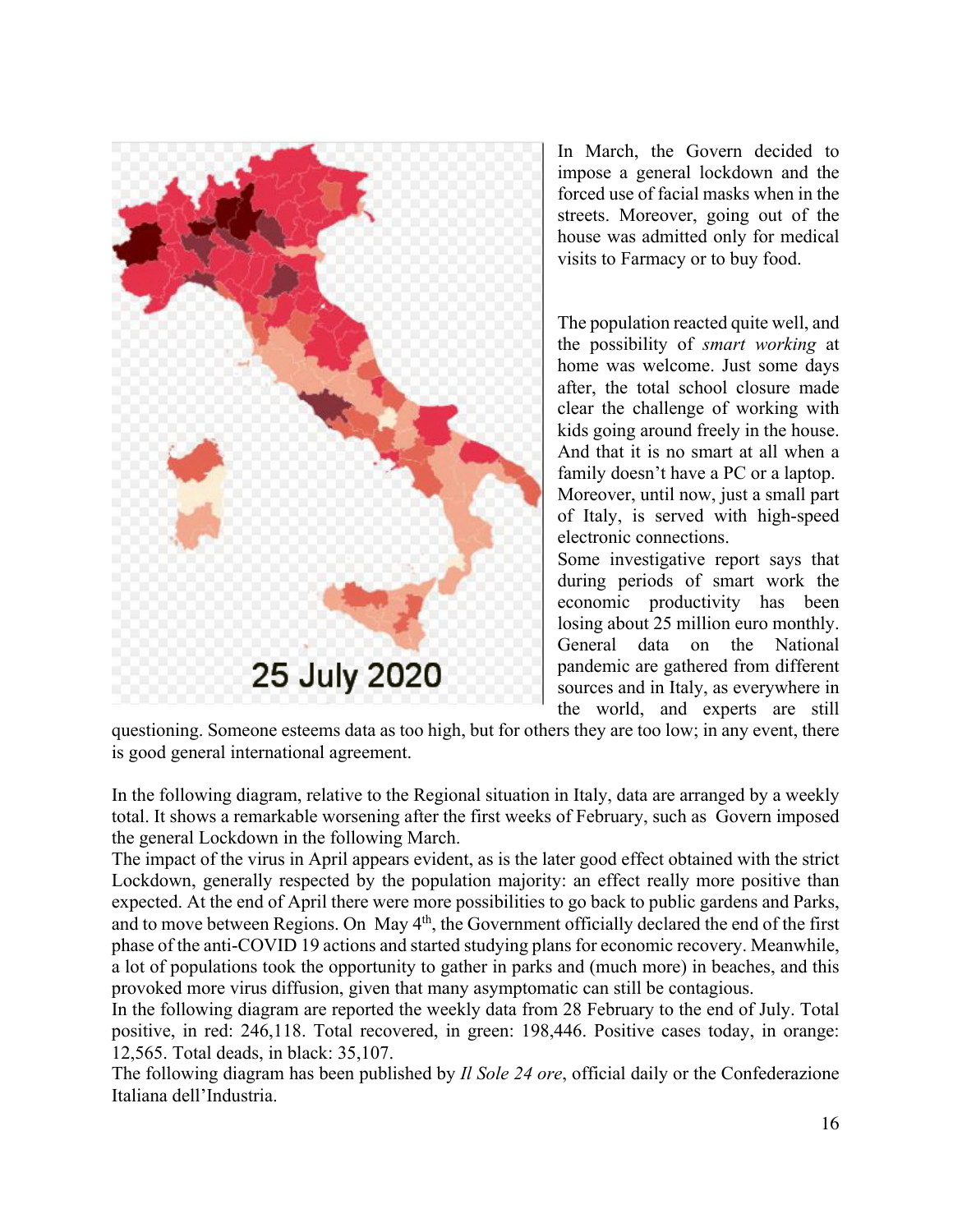

To a better comprehension of the diagram, we must add the following data: hospitalized persons 2732, but only 41 of them are in intensive care (in April all possible beds were occupied). 11.760 are in home-quarantine, and Daily swabs grew now to about 52.000.

At the end of July, the situation appeared so better that the Ministry of Health started thinking about announcing the end of Phase 2. But Virologists are still admitting that the disease is demonstrating more resistance than expected, so they suggest caution. The use of face masks in public is still strongly recommended, and the Govern studies the possibility to continue restriction for some more months, if not to the end of the year. The new cases are mostly due to the home helpers coming back from Balkanic Countries and of world tourists, these mainly in Roma. Nobody was prepared to the long duration of the second phase: in some Regions there are no new cases since weeks, but on the whole Italy their numbers are a quite straight line, approaching but never reaching zero.

In any case world geographers are still active: in the HofG website, since February I posted about 80 News.

Elections will take place in Autumn, and the Political campaign is very robust, and the right-wing, full of statalism and nationalist, know well how to use social media. They are now accusing the Government to anti-democratic when asking to use masks: strange accuse, from the right-wing Parties, well known for using mainly undemocratic methods. In external Politics, they want now to impede the Government to accept 36 million Euros from the EU, saying that doing so Italy will be tied by hard clauses. But today the clause is only one: this money must be used only for health, a real necessity when recovering from COVID. Their only answer that new clauses will appear once Italy accepts the money. European rules just forbid this, but LEGA and part of 5 Stars always refuse to accept reality when inconvenient. Anyway, I must sadly admit that an Italian foreign Politic whatsoever has always been lacking. And I have many doubts also about the interior affairs one, given that the President of Senate gave a hall for a right wing press conference of *negationists*, refusing to use masks in the hall, with the Secretary of LEGA ostentatiously uncovering the face when speaking at the microphone (masks are compulsory in all the Parliament).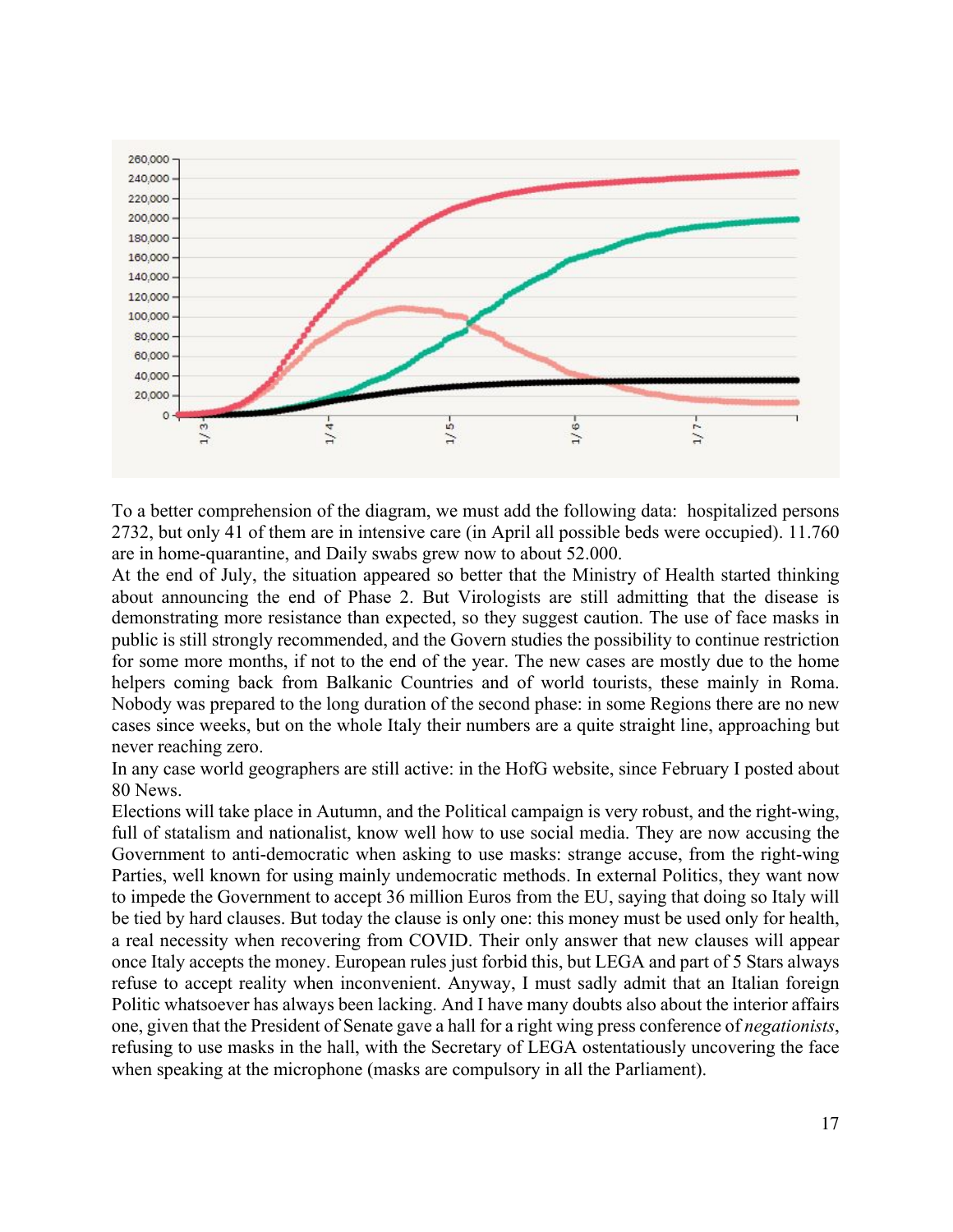Given that Italy has been the first State hit by COVID 19 after China, I want now to make some confrontation with the anti-COVID 19 policies adopted by other States, all directed by very pretentious persons. UK, USA, and Brazil said that they would not repeat the Italian mistakes, and we are still waiting to be informed by them where and when we made mistakes. Two of these are the most hit in the world, and the third is the most caught in Europe. The best wish I can make to their population is to be more careful in the next national elections. All of their Presidents, after some days in clinics, are sometimes wearing the masks, but always opposing lockdowns. When thy held electoral speeches, they want to have an audience as large as possible, with no care of masks.

By the way, the same European Community has a too weak policy in the Mediterranean, not only leaving alone Italy and Greece to face thousands of impoverished boat people, but leaving the governance of the area to Turkey and Egypt (not to mention Russia). Social media are full of fake news, saying that many boat people are carriers of COVID or terrorists. Only Pope Francis expressed bitterness about the decision of Turkey to convert in a Moskee the Agya Sophia Museum, recognized as UNESCO world heritage. Moreover, once upon a time, it has been for centuries an Orthodox, not Catholic basilica.

What about my family? Everything is good, though my son and his family, living in Boston, will not come to Italy this summer. The most realistic eventuality now is a quarantine arriving to Italy, and a second one when going back. I sadly approved that, with just half of the money, they will spend two weeks snorkeling in Aruba. The first daughter, teaching in Columbia, came to Italy one month ago, and possibly she could afford a quarantine when back to NY. But she lives not far from her working place, and Columbia will furnish her with all the necessary equipment. Nothing to worry for the second daughter, a lawyer in Milan. Her sons are now spending vacancies in the HofG, with the grand-parents: clearly, your editor and wife. Later, after the Newsletter, all the Italian part of the family will go to our second home, on the sea, where we will wait some days to celebrate my 84<sup>th</sup> birthday.

| <b>IGU</b><br>UGI | <b>IGU</b><br>UGI | <b>IGU</b><br>UGI | <b>IGU</b><br>UGI |
|-------------------|-------------------|-------------------|-------------------|
|                   |                   |                   |                   |

## **5) 30TH ASAHIKAWA CHILDRENS ENVIRONMENTAL MAP CONTEST**

Dr. Kim Hyunjin of the Hokkaido University of Education (kim.hyunjin@hokkyodai.ac.jp) announced that the even in 2020 would take place the yearly Contest, aimed at soliciting School children to improve skills for out-door observation, map-making, and map-use. Specialists of geography and map education will, as usual, evaluate the works, in co-ordination wit experienced teachers. Application is open for all school children of primary and secondary school levels (6 to 18 years old) throughout the world.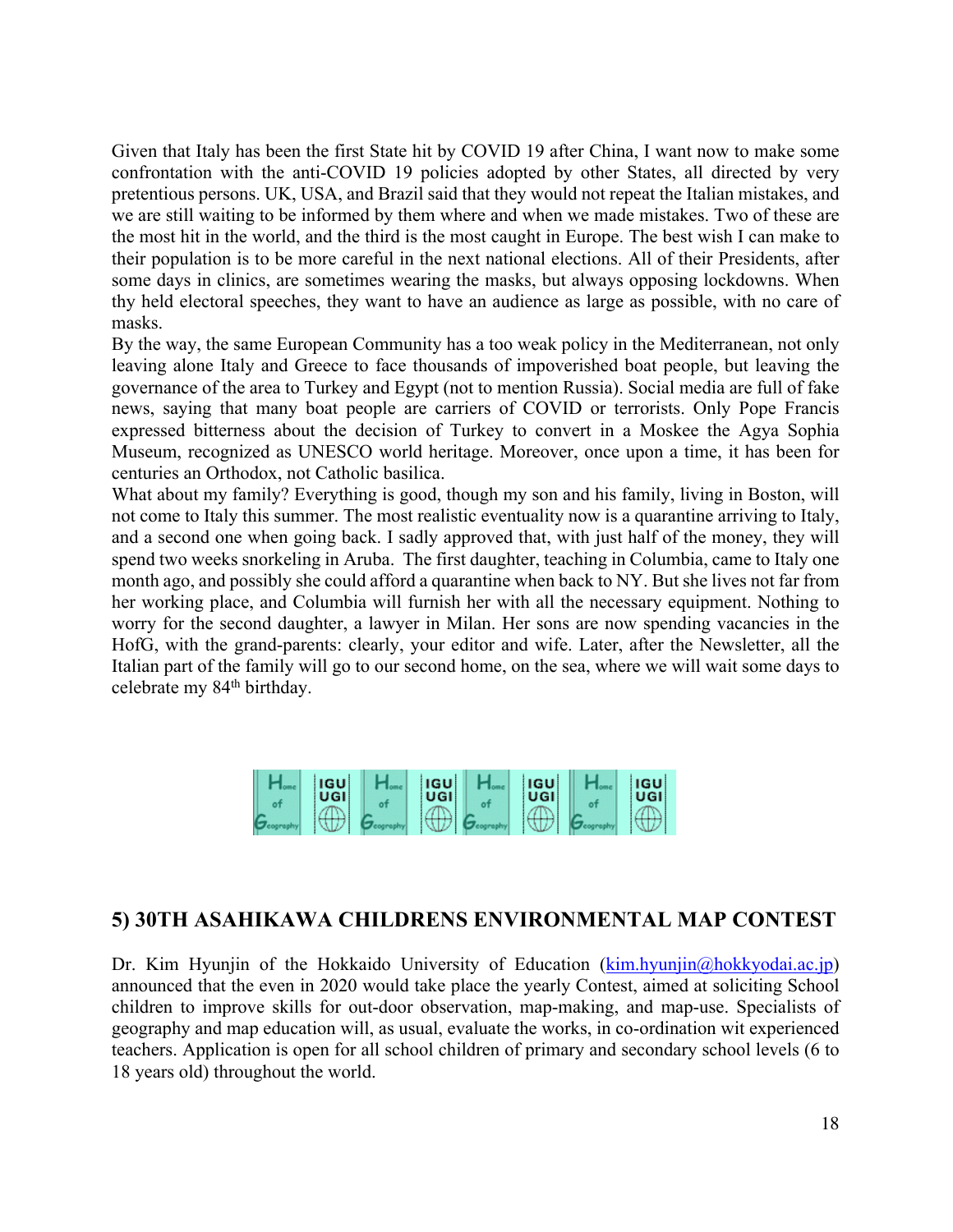### Organiser: The society for Environmental Map Education Co-Organiser: Asahikawa Science Center



The maps must be based on the applicant observations of their environment. The Applicant can choose between "free theme" or "specified theme", and in 2020 this is: "Culture in one'w Environment".

Map Dimension: 1091 mm x 788 mm

On a separate sheet should be clearly stated: student's name and age, teacher's name, school name and address, tel. & fax numbers, e-mail address (if any), title of work, short note about work. The works should be received by the organizers no later then **18 September 2020.**

## **On October-1 November: exhibition of Distinguished works at Asahikawa Science Center**

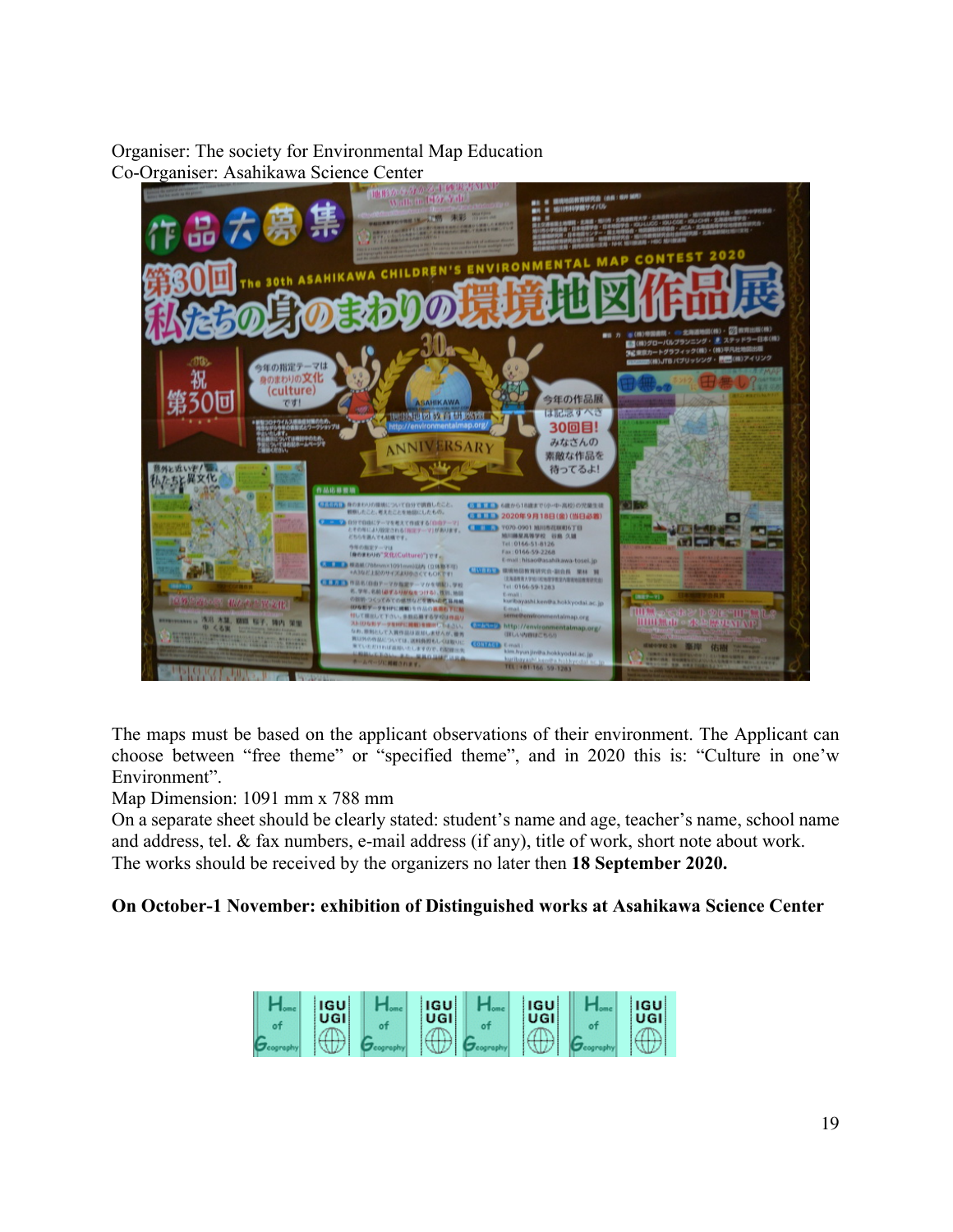## **5) IGU TASK FORCE FOR YOUNG AND EARLY CAREER GEOGRAPHERS**

Dear Colleagues

Hope this mail finds you well.

I am writing to invite you to contribute a paper for upcoming special issue of IGU Taskforce for Young and Early Career Geographers (IGU-YECG) with *Geography, Environment, Sustainability* (Official journal of Russian Geographical Society, Scopus Indexed) with an **extended deadline of 1 November 2020**. Please find the details of the issue as follows:

#### *IGU-YECG Special Issue "Geospatiality and Sustainable Development Goals (SDGs)"* **Guest Editor (s):**

### 1. **Dr. Gaurav Sikka**

Secretary-General and Treasurer, IGU Task Force for Young and Early Career Geographers Assistant Professor, University Department of Geography, L.N. Mithila University, Bihar Email: gauravsikkageo@gmail.com

#### 2. **Dr. Komali Yenneti**

Chair, IGU Task Force for Young and Early Career Geographers New Generation Network Scholar, Australia India Institute, Melbourne Email:komalirani.y@gmail.com

### 3. **Prof. R.B. Singh**

Secretary-General and Treasurer, IGU Professor, Department of Geography, Delhi School of Economics, University of Delhi Email: rbsgeo@hotmail.com

#### 4. **Prof. Vladimir Tikunov**

The head of Complex Mapping laboratory, Faculty of Geography, Moscow State University Email: vstikunov@yandex.ru

#### **Short description**

The rapid human development and the contradiction between human and society, and economy and environment has greatly hindered the implementation of sustainable development strategy (Zhao and Wu, 2019). In order to draw more attention on sustainable development from governments, the United Nations adopted the 17 Sustainable Development Goals (SDGs), 169 sub-goals and 232 targets at the United Nations Summit on Sustainable Development in 2015. Ever since then, many experts and researchers have been making great efforts to monitor, assess and realise SDGs. For example, while some researchers analysed the application of SDGs to ecology and environment (Salleh, 2016; Yenneti et al., 2016), others applied SDGs to humanities and education (Chowdhury and Koya, 2017; Sterling, 2014). Yet there are many difficulties. The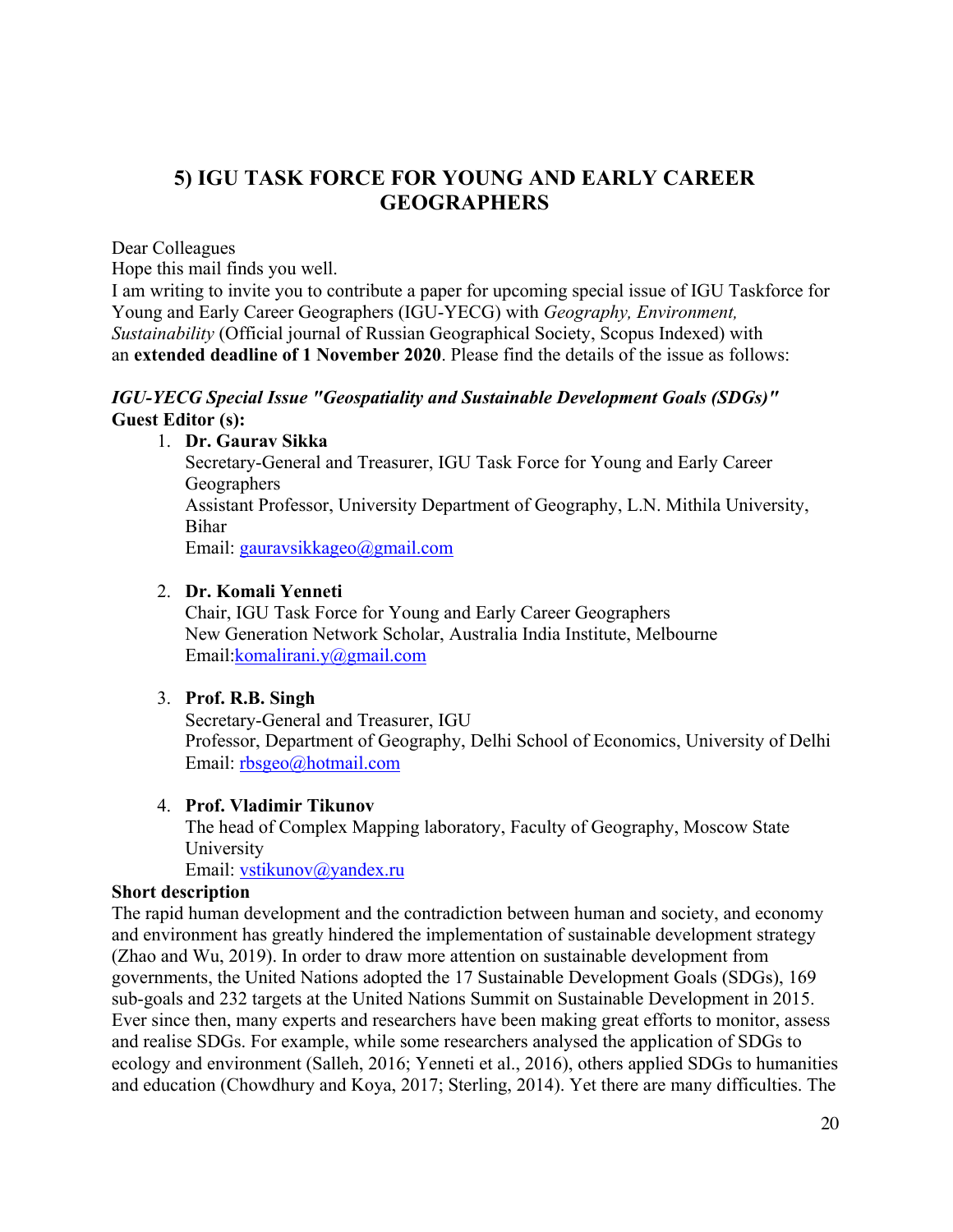sheer volume of geospatial data and the different understanding of the SDG indicators make this task more difficult. Further, there are relatively limited studies that attempt to more holistically capture the varieties of geospatial factors and contexts behind the articulation of SDGs. In order to develop a vision for ensuring sustainable development, a discussion of the SDGs needs careful examination through new concepts, approaches and solutions to the problems. This special issue will include, but not limited to, studies on SDGs, monitoring and evaluation of SDGs, the use of geospatial technologies in assessing challenges in implementation of SDGs, the geospatiality of social and gender dimensions in SDG research and other development-related themes. The issue will promote integrated transdisciplinary approaches in SDGs research. While this issue invites papers from all parts of the world, we keenly encourage and see this as an opportunity for young scholars in the developing world. This special issue will provide a publication platform for papers presented by outstanding young and early career geographers at the sessions organised by the IGU-Task Force for Young and Early Career Geographers (IGU-YECG) since from its establishment (Beijing, 2016) to the upcoming 34th IGC at Istanbul (2020). There is a cutting-edge research by young and early career scholars which deserves to be recognised and popularised.

We also invite submissions which can help enhance the understandings and conceptualisations of the SDGs. In particular, we are interested in submissions that explore 'new geographies of theory' and 'new conceptual vectors'. The submissions may be concerned with addressing SDGs at the local, regional, and global scales, in various geographical contexts and at multiple dimensions (economic, social, political, developmental, and environmental). The contributions may be generic in nature or specific to a particular geographical region, with regard to regional diversity in climate, development, economic structure, and socioeconomic characteristics, among other factors. Original work that adopts a relational perspective and showcase how to address theoretical, methodological, and empirical issues in implementation of SDGs is particularly welcome.

Potential topics include, but are not restricted to, the following:

- New concepts and approaches to SDG implementation (across the global South and the global North, and bridging the gap between them).
- Innovative techniques and methodologies to measure and to differentiate the goals and indicators of SDGs.
- History, evolution and discourses of SDGs in different scalar/geographical dimensions.
- Smart and ground-breaking technologies, strategies and real-time applications in achieving or implementation of SDGs in different geo-spatial and social contexts (global/local; everyday life with an emphasis on urban scale, for developing and developed world).
- Role of institutions, macro and micro level actors, action agents, policy options and effects, laws and regulations, governance and planning and other policy, industry and action initiatives in SDGs.
- Best practice initiatives (individual, behavioural and community-led) and successful examples.

**Submission of full papers:** 1 November 2020

Submit paper to this Special Issue

Looking forward to your kind contribution. Regards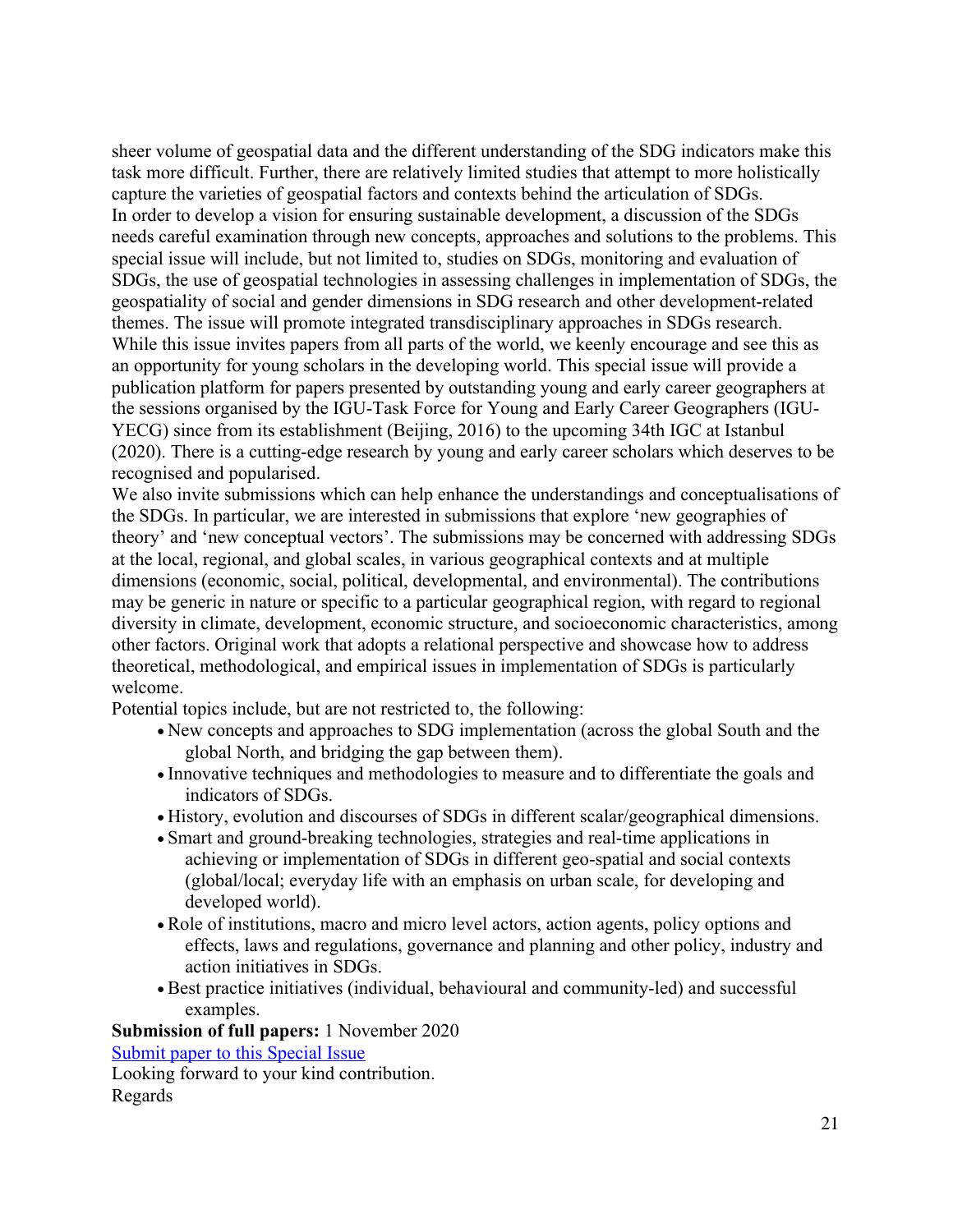Dr. Gaurav Sikka

Secretary-General and Treasurer, IGU Task Force for Young and Early Career Geographers Assistant Professor, University Department of Geography, L.N. Mithila University, Bihar



# **5) INTERNATIONAL SCIENCE COUNCIL**



FOR DIRECT LINK: **council.science** 

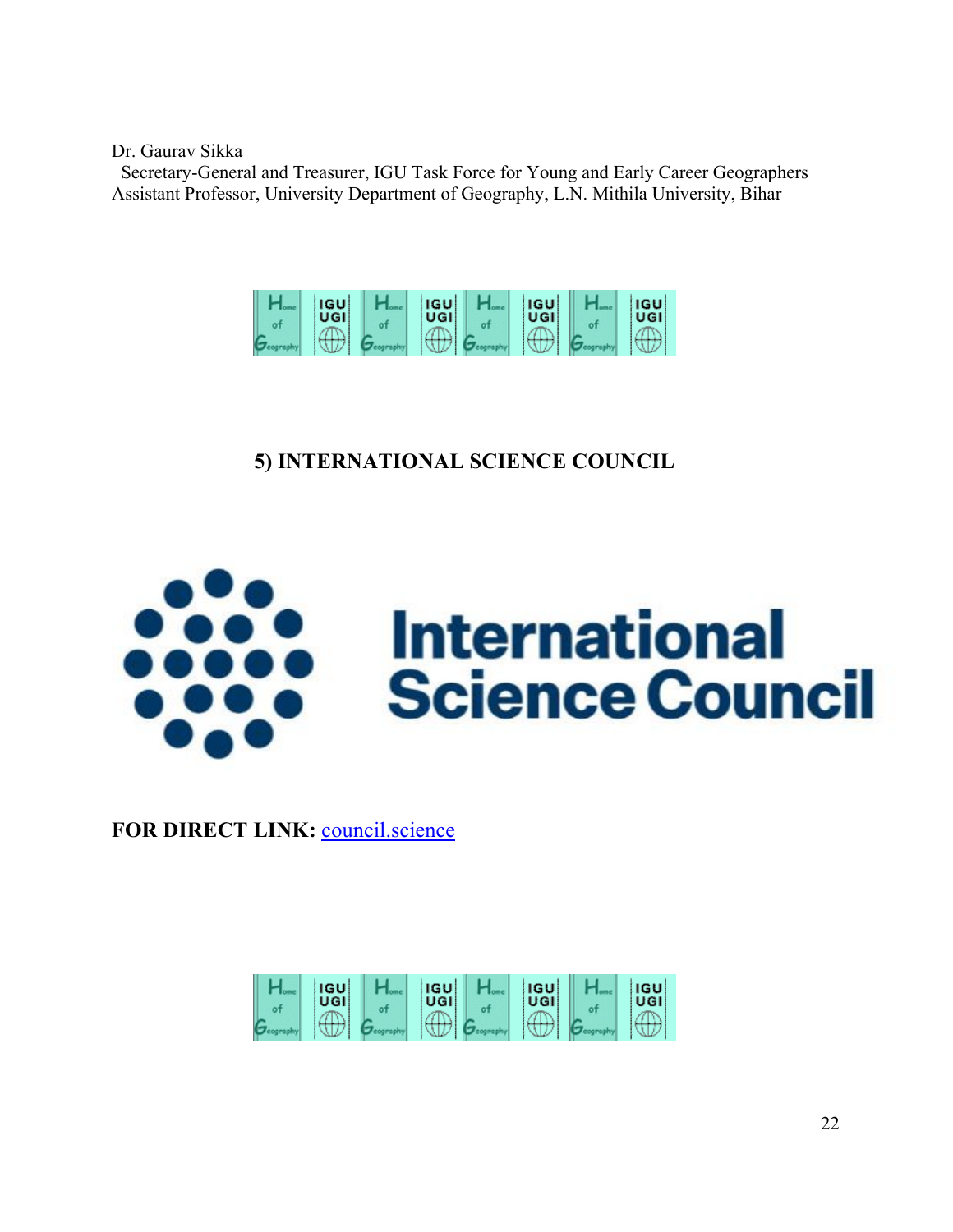## **6) FUTURE EARTH**



**TO SEE LAST NEWS, CLICK:** https://futureearth.org/latest/news/



# **7) UNITED NATIONS UNIVERSITY**



**LINK TO THE OFFICIAL WEBSITE IS JUST:** https://unu.edu/